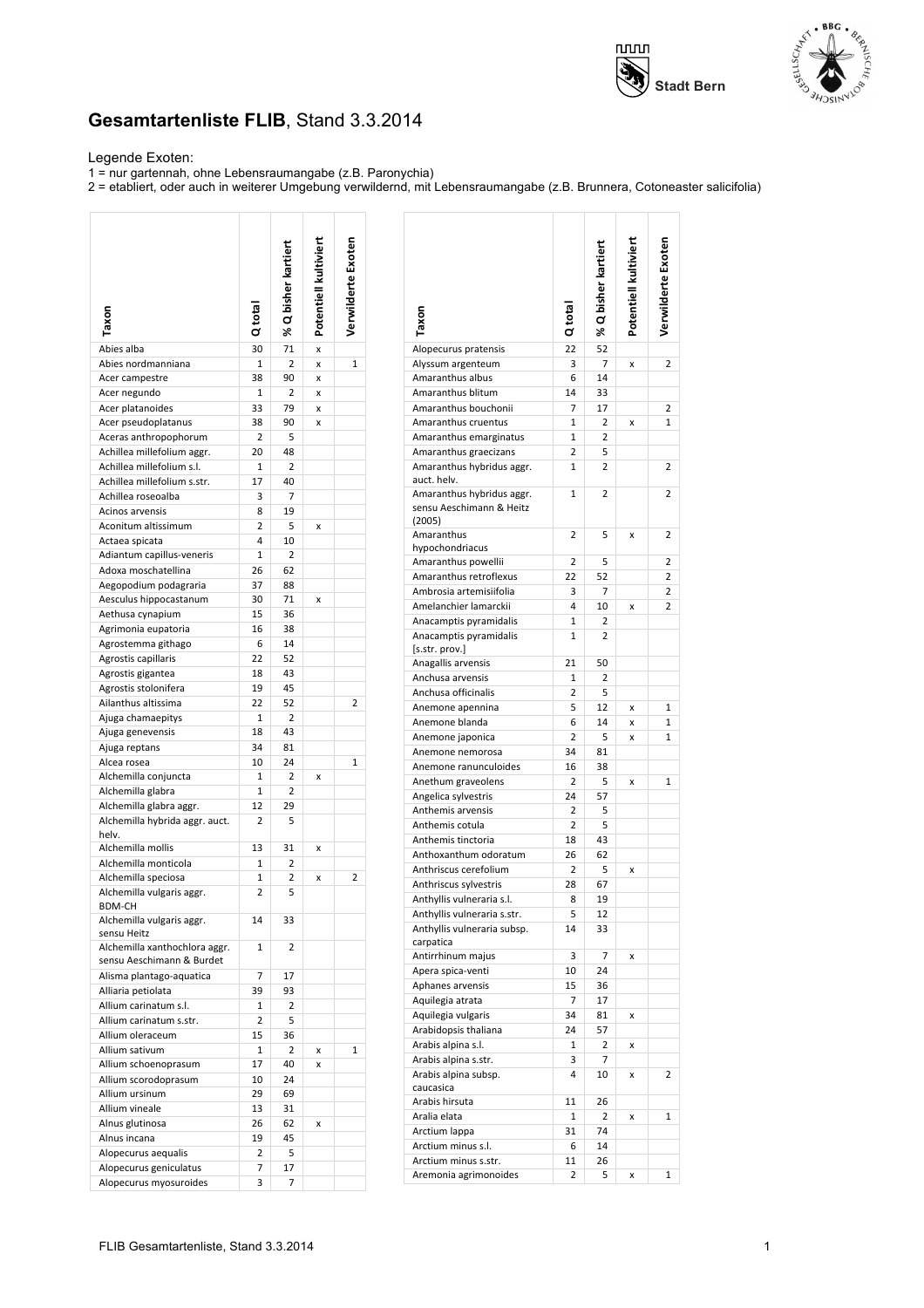| Arenaria leptoclados                     | 8            | 19       |        |              |
|------------------------------------------|--------------|----------|--------|--------------|
| Arenaria serpyllifolia                   | 20           | 48       |        |              |
| Arenaria serpyllifolia aggr.             | 6            | 14       |        |              |
| Aristolochia clematitis                  | 5            | 12       |        |              |
| Armoracia rusticana                      | 6            | 14       | X      | 2            |
| Arrhenatherum elatius                    | 29           | 69       |        |              |
| Artemisia absinthium                     | 3            | 7        |        |              |
| Artemisia pontica                        | 2            | 5        |        | 1            |
| Artemisia verlotiorum                    | 16           | 38       |        | 2            |
| Artemisia vulgaris                       | 31           | 74       |        |              |
| Arum maculatum                           | 33           | 79       |        |              |
| Aruncus dioicus                          | 23<br>5      | 55<br>12 |        |              |
| Asarum europaeum<br>Asclepias syriaca    | 6            | 14       | X      | 2            |
| Asplenium adiantum-nigrum                | 4            | 10       |        |              |
| Asplenium ruta-muraria                   | 20           | 48       |        |              |
| Asplenium trichomanes                    | 21           | 50       |        |              |
| Asplenium viride                         | 3            | 7        |        |              |
| Aster novae-angliae                      | 2            | 5        | x      | 2            |
| Aster novi-belgii                        | 3            | 7        | x      | 2            |
| Aster novi-belgii aggr.                  | $\mathbf{1}$ | 2        | x      | 2            |
| Aster x versicolor                       | 2            | 5        | x      | 2            |
| Astragalus glycyphyllos                  | 7            | 17       |        |              |
| Astrantia major                          | 4            | 10       |        |              |
| Athyrium filix-femina                    | 25           | 60       |        |              |
| Atriplex micrantha                       | 2            | 5        |        |              |
| Atriplex patula                          | 7            | 17       |        | $\mathbf{1}$ |
| Atropa bella-donna                       | 20           | 48       |        |              |
| Aubrieta deltoidea                       | 8            | 19       | x      | 1            |
| Aurinia saxatilis                        | 13           | 31       | x      | 1            |
| Avena fatua                              | 2            | 5        |        |              |
| Avena sativa s.l.                        | 3            | 7        | x      |              |
| Avena sativa s.str.                      | 5            | 12       | X      |              |
| Avenella flexuosa                        | $\mathbf{1}$ | 2        |        |              |
| Barbarea intermedia                      | 8            | 19       |        |              |
| Barbarea vulgaris                        | 21           | 50       |        |              |
| Bassia scoparia                          | 2            | 5        |        |              |
| Bellis perennis                          | 35<br>9      | 83<br>21 |        | 2            |
| Berberis julianae<br>Berberis thunbergii | 32           | 76       | x<br>X | 2            |
| Berberis vulgaris                        | 11           | 26       | x      |              |
| Bergenia crassifolia                     | $\mathbf{1}$ | 2        | X      | 2            |
| Berula erecta                            | 2            | 5        |        |              |
| Betula pendula                           | 30           | 71       | X      |              |
| Betula pubescens                         | 8            | 19       |        |              |
| Bidens cernua                            | 2            | 5        |        |              |
| Bidens connata                           | 1            | 2        |        |              |
| Bidens frondosa                          | 1            | 2        |        | 2            |
| Blechnum spicant                         | 2            | 5        |        |              |
| Borago officinalis                       | 15           | 36       | X      | 1            |
| Brachypodium pinnatum                    | 12           | 29       |        |              |
| Brachypodium pinnatum                    | 2            | 5        |        |              |
| aggr.                                    |              |          |        |              |
| Brachypodium sylvaticum                  | 30           | 71       |        |              |
| Brassica napus<br>Brassica oleracea      | 13           | 31       | x      |              |
| Briza media                              | 6<br>17      | 14<br>40 | x      |              |
| <b>Bromus arvensis</b>                   | 2            | 5        |        |              |
| Bromus benekenii                         | 7            | 17       |        |              |
| <b>Bromus commutatus</b>                 | $\mathbf{1}$ | 2        |        |              |
| Bromus erectus s.str.                    | 24           | 57       |        |              |
| <b>Bromus grossus</b>                    | 1            | 2        |        |              |
| Bromus hordeaceus                        | 28           | 67       |        |              |
| <b>Bromus inermis</b>                    | 21           | 50       |        |              |
| Bromus racemosus                         | $\mathbf{1}$ | 2        |        |              |
| <b>Bromus ramosus</b>                    | 3            | 7        |        |              |
| <b>Bromus riparius</b>                   | 6            | 14       |        | 2            |
| <b>Bromus secalinus</b>                  | 2            | 5        |        |              |
| <b>Bromus sterilis</b>                   | 30           | 71       |        |              |
| Bromus tectorum                          | 7            | 17       |        |              |
| Brunnera macrophylla                     | 35           | 83       | x      | 2            |
| Buddleja davidii                         | 27           | 64       | X      | 2            |
| <b>Buglossoides arvensis</b>             | 2            | 5        |        |              |

| <b>Buglossoides</b><br>purpurocaerulea     | 2            | 5              | X |                |
|--------------------------------------------|--------------|----------------|---|----------------|
| Buphthalmum salicifolium                   | 2            | 5              |   |                |
| Bupleurum falcatum s.str.                  | $\mathbf{1}$ | $\overline{2}$ |   |                |
| <b>Buxus sempervirens</b>                  | 14           | 33             | X |                |
| Calamagrostis epigejos                     | 10           | 24             |   |                |
| Calamagrostis                              | 2            | 5              |   |                |
| pseudophragmites                           |              |                |   |                |
| Calamagrostis varia                        | 10           | 24             |   |                |
| Calamintha grandiflora                     | 1            | 2              |   |                |
| Calamintha menthifolia                     | 2            | 5              |   |                |
| Calamintha nepeta aggr.                    | 2            | 5              |   |                |
| Calendula officinalis                      | 12           | 29             | X | 2              |
| Calepina irregularis                       | 2            | 5              |   | $\overline{2}$ |
| Callitriche palustris<br>Calluna vulgaris  | 4<br>6       | 10<br>14       | X |                |
| Caltha palustris                           | 14           | 33             |   |                |
| Calystegia sepium                          | 31           | 74             |   |                |
| Campanula alliariifolia                    | 1            | 2              | X | 1              |
| Campanula carpatica                        | 2            | 5              | X | 1              |
| Campanula garganica                        | 2            | 5              | X | 1              |
| Campanula glomerata s.l.                   | 3            | 7              |   |                |
| Campanula glomerata s.str.                 | 14           | 33             |   |                |
| Campanula patula s.l.                      | 3            | 7              |   |                |
| Campanula patula s.str.                    | 12           | 29             |   |                |
| Campanula persicifolia                     | 17           | 40             | X |                |
| Campanula portenschlagiana                 | 8            | 19             | X | 2              |
| Campanula poscharskyana                    | 7            | 17             | x | $\overline{2}$ |
| Campanula rapunculoides                    | 15           | 36             |   |                |
| Campanula rapunculus                       | 23           | 55             |   |                |
| Campanula rotundifolia                     | 20           | 48             |   |                |
| Campanula trachelium                       | 25           | 60             |   |                |
| Cannabis sativa                            | $\mathbf{1}$ | 2              |   |                |
| Capsella bursa-pastoris                    | 33           | 79             |   |                |
| Capsella rubella                           | 11           | 26             |   |                |
| Cardamine amara s.l.                       | 11           | 26             |   |                |
| Cardamine amara s.str.                     | 4            | 10             |   |                |
| Cardamine flexuosa                         | 28           | 67             |   |                |
| Cardamine hirsuta                          | 28           | 67             |   |                |
| Cardamine impatiens<br>Cardamine pratensis | 20<br>28     | 48<br>67       |   |                |
| Cardaminopsis arenosa s.l.                 | 3            | 7              |   |                |
| Cardaminopsis arenosa s.str.               | 1            | 2              |   |                |
| Cardaria draba                             | 1            | $\overline{2}$ |   |                |
| Carduus crispus                            | 12           | 29             |   |                |
| Carex acuta                                | 6            | 14             |   |                |
| Carex acuta aggr.                          | 1            | 2              |   |                |
| Carex acutiformis                          | 21           | 50             |   |                |
| Carex alba                                 | 15           | 36             |   |                |
| Carex brizoides                            | 19           | 45             |   |                |
| Carex caryophyllea                         | 9            | 21             |   |                |
| Carex digitata                             | 23           | 55             |   |                |
| Carex distans                              | 1            | 2              |   |                |
| Carex disticha                             | 2            | 5              |   |                |
| Carex divulsa                              | 8            | 19             |   |                |
| Carex echinata                             | 1            | 2              |   |                |
| Carex elata                                | 8            | 19             |   |                |
| Carex elongata                             | 7            | 17             |   |                |
| Carex flacca<br>Carex flava                | 29           | 69             |   |                |
| Carex flava aggr.                          | 4<br>1       | 10<br>2        |   |                |
| Carex guestphalica                         | 35           | 83             |   |                |
| Carex hirta                                | 20           | 48             |   |                |
| Carex humilis                              | 2            | 5              |   |                |
| Carex leersii                              | 1            | 2              |   |                |
| Carex lepidocarpa                          | 1            | 2              |   |                |
| Carex leporina                             | 13           | 31             |   |                |
| Carex montana                              | 3            | 7              |   |                |
| Carex muricata aggr.                       | 8            | 19             |   |                |
| Carex nigra                                | 7            | 17             |   |                |
| Carex ornithopoda                          | 14           | 33             |   |                |
| Carex otrubae                              | 3            | 7              |   |                |
| Carex pairae                               | 15           | 36             |   |                |
|                                            |              |                |   |                |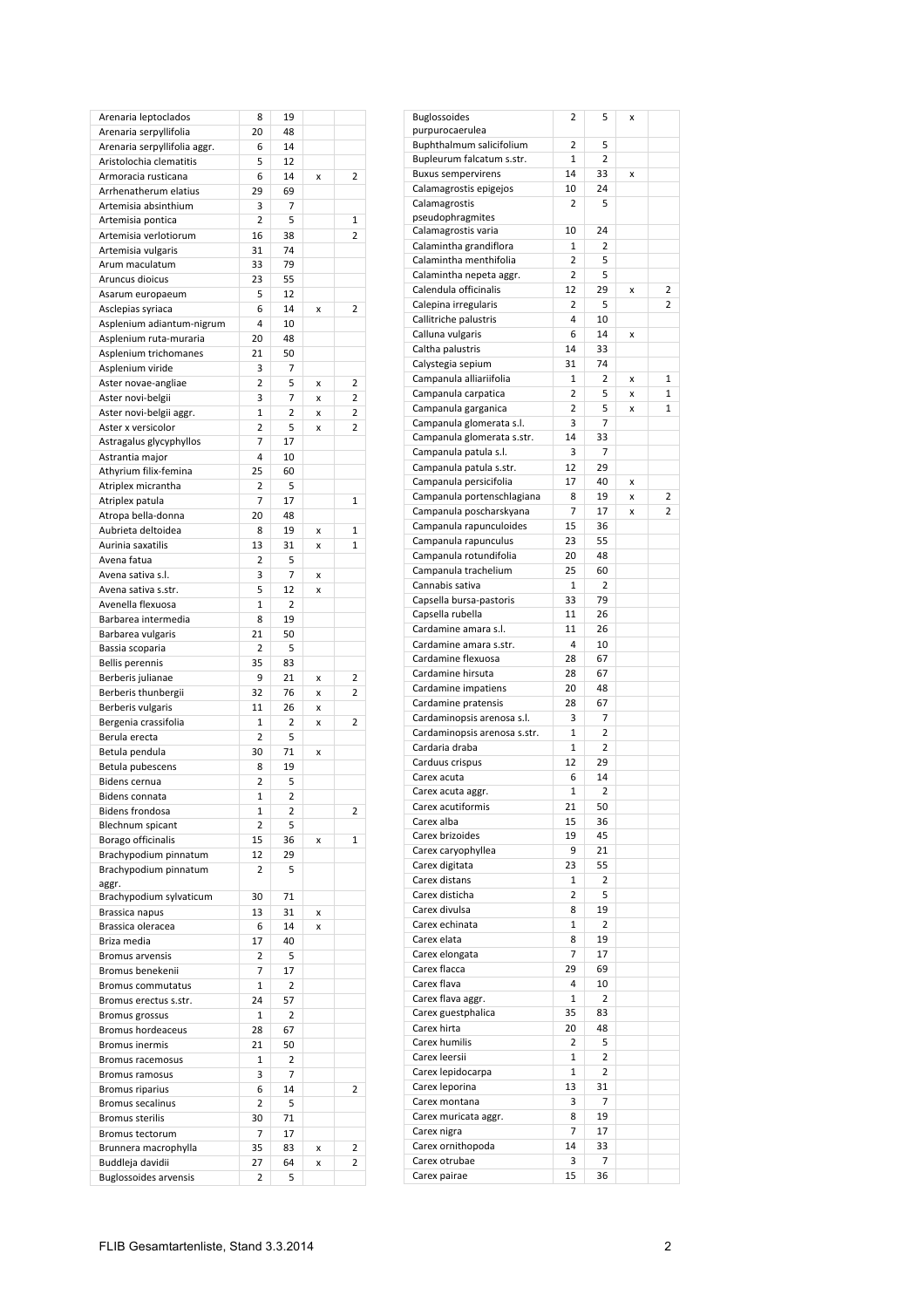| Carex pallescens                        | 18             | 43       |   |              |
|-----------------------------------------|----------------|----------|---|--------------|
| Carex panicea                           | 6              | 14       |   |              |
| Carex paniculata                        | 5              | 12       |   |              |
| Carex pendula                           | 38             | 90       |   |              |
| Carex pilosa                            | 2              | 5        |   |              |
| Carex pilulifera                        | 14             | 33       |   |              |
| Carex remota                            | 31             | 74       |   |              |
| Carex rostrata                          | 5              | 12       |   |              |
| Carex spicata                           | 18             | 43       |   |              |
| Carex strigosa                          | 13             | 31       |   |              |
| Carex sylvatica                         | 34             | 81       |   |              |
| Carex tomentosa                         | 1              | 2        |   |              |
| Carex umbrosa                           | $\overline{2}$ | 5        |   |              |
| Carpinus betulus                        | 26             | 62       | X |              |
| Carum carvi                             | 11             | 26       |   |              |
| Castanea sativa                         | 4              | 10       | x |              |
| Centaurea cyanus                        | 14             | 33       | X |              |
| Centaurea jacea s.l.                    | 8              | 19       |   |              |
| Centaurea jacea s.str.                  | 25             | 60       |   |              |
| Centaurea montana                       | 25             | 60       |   |              |
| Centaurea nemoralis                     | 1              | 2        |   |              |
| Centaurea scabiosa s.l.                 | 5              | 12       |   |              |
| Centaurea scabiosa s.str.               | 16             | 38       |   |              |
|                                         |                |          |   |              |
| Centaurea scabiosa subsp.<br>grinensis  | 2              | 5        |   |              |
| Centaurium erythraea                    | 9              | 21       |   |              |
| Centranthus ruber                       |                |          |   |              |
|                                         | 14             | 33       | X |              |
| Cephalanthera damasonium                | 6              | 14       |   |              |
| Cephalanthera longifolia                | 2              | 5        |   |              |
| Cephalanthera rubra                     | 4              | 10       |   |              |
| Cerastium fontanum s.l.                 | $\mathbf{1}$   | 2        |   |              |
| Cerastium fontanum subsp.<br>vulgare    | 33             | 79       |   |              |
| Cerastium glomeratum                    | 21             | 50       |   |              |
| Cerastium pumilum                       | 1              | 2        |   |              |
| Cerastium pumilum aggr.                 | 1              | 2        |   |              |
| Cerastium semidecandrum                 | 11             | 26       |   |              |
| Cerastium tomentosum                    | 8              | 19       |   |              |
| Ceratophyllum demersum                  | 2              | 5        |   |              |
|                                         | $\mathbf{1}$   | 2        | X | 1            |
| Cercis siliquastrum                     |                |          |   |              |
| Ceterach officinarum                    | 4              | 10       |   | $\mathbf{1}$ |
| Chaenomeles japonica                    | 8              | 19       | X |              |
| Chaenorrhinum minus                     | 23             | 55       |   |              |
| Chaerophyllum aureum                    | 16             | 38       |   |              |
| Chaerophyllum hirsutum                  | 18             | 43       |   |              |
| Chaerophyllum hirsutum<br>aggr.         | 3              | 7        |   |              |
| Chaerophyllum temulum                   | 16             | 38       |   |              |
| Chelidonium majus                       | 36             | 86       |   |              |
| Chenopodium album                       | 32             | 76       |   |              |
| Chenopodium bonus-                      | 1              | 2        |   |              |
| henricus                                |                |          |   |              |
| Chenopodium ficifolium                  | 2              | 5        |   |              |
| Chenopodium glaucum                     | $\overline{2}$ | 5        |   |              |
| Chenopodium hybridum                    | 2              | 5        |   |              |
| Chenopodium polyspermum                 | 21             | 50       |   |              |
| Chenopodium strictum                    | 5              | 12       |   |              |
| Chionodoxa forbesii                     | 1              | 2        | X | $\mathbf{1}$ |
| Chionodoxa luciliae                     | 12             | 29       | x | $\mathbf{1}$ |
| Chrysanthemum maximum                   | 2              | 5        | X |              |
| Chrysosplenium alternifolium            | 19             | 45       |   |              |
| Chrysosplenium                          | 8              | 19       |   |              |
| oppositifolium                          |                |          |   |              |
| Cichorium intybus                       | 24             | 57       |   |              |
| Circaea lutetiana                       | 33             | 79       |   |              |
| Cirsium acaule                          | 2              | 5        |   |              |
| Cirsium arvense                         | 32             | 76       |   |              |
| Cirsium eriophorum s.l.                 | 3              | 7        |   |              |
| Cirsium oleraceum                       | 18             | 43       |   |              |
| Cirsium palustre                        | 8              | 19       |   |              |
| Cirsium vulgare                         | 30             | 71       |   |              |
| Cladium mariscus                        |                |          |   |              |
|                                         |                |          |   |              |
|                                         | 2              | 5        |   |              |
| Clematis vitalba<br>Clinopodium vulgare | 27<br>14       | 64<br>33 |   |              |

| Colutea arborescens                       | $\overline{1}$     | 2                    |   |                |
|-------------------------------------------|--------------------|----------------------|---|----------------|
|                                           |                    |                      | x |                |
| Commelina communis<br>Convallaria majalis | $\mathbf{1}$<br>26 | $\overline{2}$<br>62 | X | 1              |
| Convolvulus arvensis                      | 26                 | 62                   |   |                |
|                                           | 27                 | 64                   |   |                |
| Conyza canadensis                         | $\mathbf{1}$       |                      |   | 1              |
| Coreopsis lanceolata                      |                    | 2                    | X |                |
| Cornus mas                                | 30                 | 71                   | X |                |
| Cornus sanguinea                          | 37                 | 88                   |   |                |
| Cornus sericea                            | 21                 | 50                   | X | 2              |
| Coronopus didymus                         | 6                  | 14                   |   | 2              |
| Corydalis cava                            | 24                 | 57                   |   |                |
| Corydalis lutea                           | 20                 | 48                   |   | $\overline{2}$ |
| Corylus avellana                          | 37                 | 88                   | X |                |
| Corylus maxima                            | 6                  | 14                   | X | 2              |
| Cotinus coggygria                         | 5                  | 12                   | X | 2              |
| Cotoneaster bullatus                      | 16                 | 38                   | X | 1              |
| Cotoneaster dammeri                       | 17                 | 40                   | X | 2              |
| Cotoneaster dielsianus                    | 7                  | 17                   | X | 1              |
| Cotoneaster divaricatus                   | 41                 | 98                   | X | 2              |
| Cotoneaster horizontalis                  | 27                 | 64                   | X | 2              |
| Cotoneaster integerrimus                  | 3                  | 7                    |   |                |
| Cotoneaster integrifolius                 | 2                  | 5                    | X | 1              |
| Cotoneaster salicifolius                  | 8                  | 19                   | X | 2              |
| Cotoneaster tomentosus                    | 6                  | 14                   |   |                |
| Crataegus laevigata                       | 22                 | 52                   |   |                |
| Crataegus monogyna                        | 18                 | 43                   |   |                |
| Crataegus monogyna aggr.                  | 19                 | 45                   |   |                |
| Crataegus rhipidophylla                   | 5                  | 12                   |   | 2              |
| Crepis biennis                            | 32                 | 76                   |   |                |
| Crepis capillaris                         | 32                 | 76                   |   |                |
| Crepis nicaeensis                         | 2                  | 5                    |   |                |
| Crepis paludosa                           | 4                  | 10                   |   |                |
| Crepis vesicaria subsp.                   | 18                 | 43                   |   |                |
| taraxacifolia                             |                    |                      |   |                |
| Crocus flavus                             | 2                  | 5                    | X | 1              |
| Crocus tommasinianus                      | 19                 | 45                   | x | 2              |
| Cruciata glabra                           | 2                  | 5                    |   |                |
| Cruciata laevipes                         | 3                  | 7                    |   |                |
| Cucurbita maxima                          | 2                  | 5                    | X | 1              |
| Cyclamen coum                             | 1                  | 2                    | X | $\mathbf{1}$   |
|                                           | 24                 | 57                   |   |                |
| Cymbalaria muralis                        | 8                  |                      |   |                |
| Cynodon dactylon                          |                    | 19                   |   |                |
| Cynosurus cristatus                       | 23                 | 55                   |   |                |
| Cyperus eragrostis                        | 1                  | 2                    |   |                |
| <b>Cyperus longus</b>                     | 1                  | 2                    |   |                |
| Cypripedium sp.                           | 1                  | 2                    |   | 5              |
| Cystopteris fragilis                      | 11                 | 26                   |   |                |
| Cystopteris fragilis aggr.                | 1                  | 2                    |   |                |
| BDM-CH                                    |                    |                      |   |                |
| Dactylis glomerata                        | 33                 | 79                   |   |                |
| Dactylis polygama                         | 9                  | 21                   |   |                |
| Dactylorhiza fuchsii                      | 4                  | 10                   |   |                |
| Daphne mezereum                           | 9                  | 21                   | X |                |
| Datura stramonium                         | 9                  | 21                   |   |                |
| Daucus carota                             | 31                 | 74                   |   |                |
| Deschampsia cespitosa                     | 29                 | 69                   |   |                |
| Descurainia sophia                        | 4                  | 10                   |   |                |
| Deutzia scabra                            | 1                  | 2                    | x | 1              |
| Dianthus armeria                          | 30                 | 71                   |   |                |
| Dianthus barbatus                         | 6                  | 14                   | X | 1              |
| Dianthus carthusianorum s.l.              | 8                  | 19                   |   |                |
| Dianthus carthusianorum                   | 22                 | 52                   |   |                |
| s.str.                                    |                    |                      |   |                |
| Dianthus caryophyllus                     | 1                  | 2                    | X | 2              |
| Dianthus deltoides                        | 2                  | 5                    |   |                |
| Dianthus giganteus                        | 5                  | 12                   |   | 2              |
| Dianthus superbus                         | 4                  | 10                   | x |                |
| Dianthus sylvestris                       | 2                  | 5                    |   |                |
| Digitalis grandiflora                     | 4                  | 10                   |   |                |
| Digitalis lutea                           | 2                  | 5                    |   |                |
| Digitalis purpurea                        | 6                  | 14                   | X |                |
| Digitaria ischaemum                       | 12                 | 29                   |   |                |
| Digitaria sanguinalis                     | 30                 | 71                   |   |                |
|                                           |                    |                      |   |                |
| Diplotaxis muralis                        | 5                  | 12                   |   |                |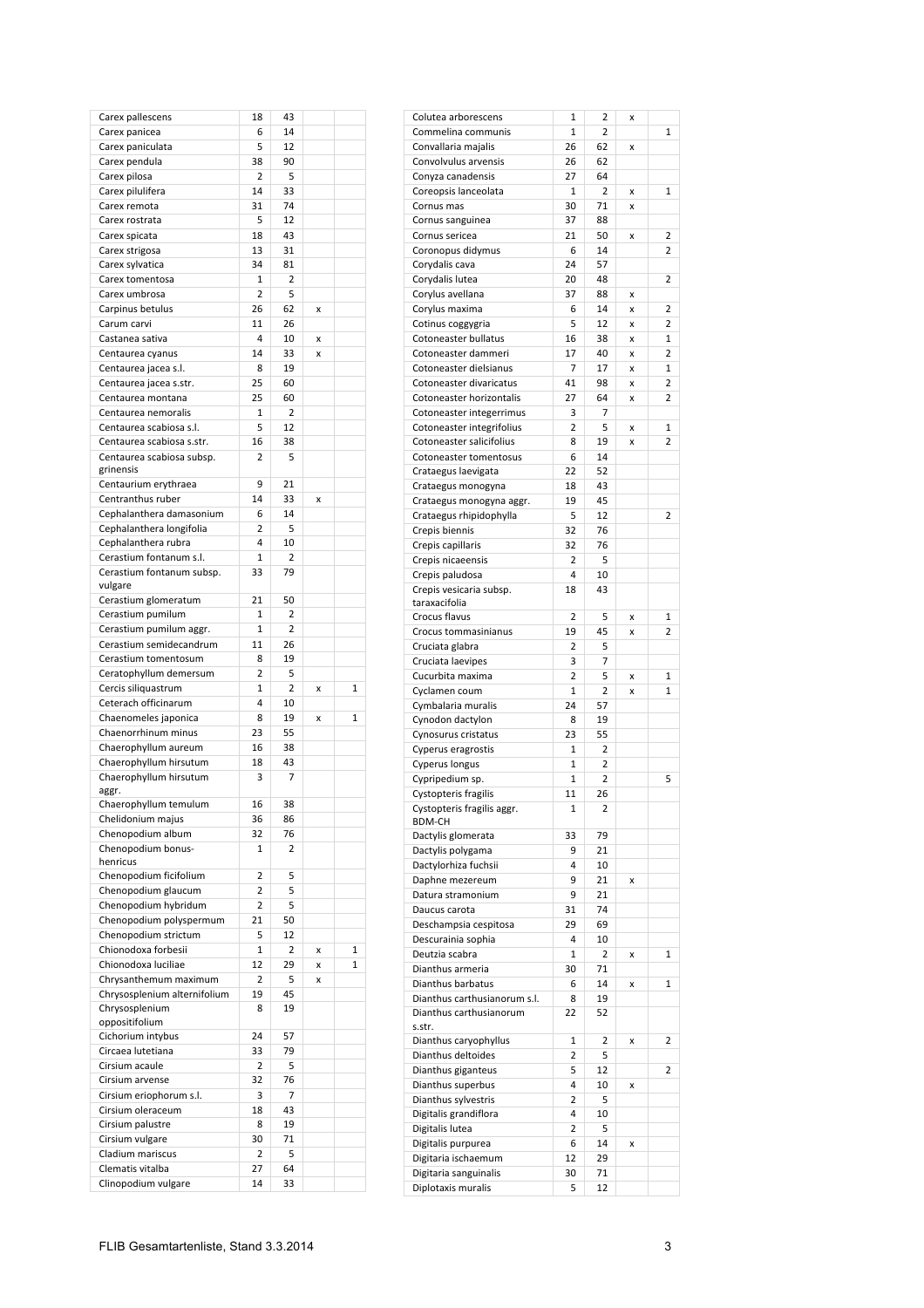| Diplotaxis tenuifolia       | 17           | 40 |   |   |
|-----------------------------|--------------|----|---|---|
| Dipsacus fullonum           | 23           | 55 |   |   |
| Dipsacus laciniatus         | 1            | 2  |   | 2 |
| Doronicum columnae          | 2            | 5  | x | 2 |
| Doronicum pardalianches     | 3            | 7  | x | 2 |
| Draba muralis               | 2            | 5  |   |   |
| Dryopteris affinis          | 4            | 10 |   |   |
| Dryopteris carthusiana      | 15           | 36 |   |   |
|                             | 20           | 48 |   |   |
| Dryopteris dilatata         |              |    |   |   |
| Dryopteris filix-mas        | 32           | 76 |   |   |
| Duchesnea indica            | 7            | 17 |   | 2 |
| Echinochloa crus-galli      | 24           | 57 |   |   |
| Echinops exaltatus          | 2            | 5  | x | 2 |
| Echinops sphaerocephalus    | 2            | 5  | x |   |
| Echium vulgare              | 29           | 69 |   |   |
| Eleocharis austriaca        | 4            | 10 |   |   |
| Eleocharis mamillata        | 3            | 7  |   |   |
| Eleocharis palustris        | 3            | 7  |   |   |
| Eleocharis palustris aggr.  | 4            | 10 |   |   |
| Eleocharis uniglumis        | 2            | 5  |   |   |
| Elodea canadensis           | 8            | 19 |   | 2 |
| Elymus caninus              | 24           | 57 |   |   |
| Elymus repens               | 24           | 57 |   |   |
| Epilobium angustifolium     | 22           | 52 |   |   |
| Epilobium ciliatum          | 4            | 10 |   |   |
| Epilobium collinum          | 2            |    |   |   |
|                             |              | 5  |   |   |
| Epilobium hirsutum          | 28           | 67 |   |   |
| Epilobium montanum          | 38           | 90 |   |   |
| Epilobium obscurum          | 3            | 7  |   |   |
| Epilobium palustre          | $\mathbf{1}$ | 2  |   |   |
| Epilobium parviflorum       | 25           | 60 |   |   |
| Epilobium roseum            | 19           | 45 |   |   |
| Epilobium tetragonum s.l.   | 5            | 12 |   |   |
| Epilobium tetragonum s.str. | 16           | 38 |   |   |
| Epilobium tetragonum subsp. | 2            | 5  |   |   |
| lamyi                       |              |    |   |   |
| Epimedium sp.               | 1            | 2  |   | 5 |
| Epipactis atrorubens        | 2            | 5  |   |   |
| Epipactis helleborine       | 9            | 21 |   |   |
| Epipactis helleborine aggr. | 5            | 12 |   |   |
| Epipactis palustris         | 2            | 5  |   |   |
| Epipactis viridiflora       | 2            | 5  |   |   |
|                             | 33           | 79 |   |   |
| Equisetum arvense           | 4            |    |   |   |
| Equisetum fluviatile        |              | 10 |   |   |
| Equisetum hyemale           | 24           | 57 |   |   |
| Equisetum palustre          | 5            | 12 |   |   |
| Equisetum ramosissimum      | 1            | 2  |   |   |
| Equisetum sylvaticum        | 5            | 12 |   |   |
| Equisetum telmateia         | 21           | 50 |   |   |
| Equisetum variegatum        | 10           | 24 |   |   |
| Eragrostis minor            | 21           | 50 |   |   |
| Eragrostis multicaulis      | 2            | 5  |   |   |
| Eragrostis pilosa           | 6            | 14 |   |   |
| Eranthis hyemalis           | 25           | 60 | X | 2 |
| Erigeron acer s.l.          | 3            | 7  |   |   |
| Erigeron acer s.str.        | 6            | 14 |   |   |
| Erigeron acer subsp.        | 1            | 2  |   | 2 |
| angulosus                   |              |    |   |   |
| Erigeron annuus s.l.        | 22           | 52 |   | 2 |
|                             |              | 38 |   | 2 |
| Erigeron annuus s.str.      | 16           |    |   |   |
| Erigeron annuus subsp.      | 12           | 29 |   | 2 |
| septentrionalis             |              |    |   |   |
| Erigeron annuus subsp.      | 13           | 31 |   | 2 |
| strigosus                   |              |    |   | 2 |
| Erigeron karvinskianus      | 6            | 14 |   |   |
| Erodium cicutarium          | 6            | 14 |   |   |
| Erophila praecox            | 6            | 14 |   |   |
| Erophila verna              | 20           | 48 |   |   |
| Erophila verna aggr.        | 3            | 7  |   |   |
| Eruca sativa                | 5            | 12 |   |   |
| Erucastrum nasturtiifolium  | 2            | 5  |   |   |
| Erysimum cheiranthoides     | 2            | 5  |   |   |
| Erysimum cheiri             | 3            | 7  | X |   |
| Eschscholzia californica    | 7            | 17 | X | 1 |

| Euonymus europaeus         | 34 | 81             |   |                |
|----------------------------|----|----------------|---|----------------|
| Euonymus latifolius        | 6  | 14             |   |                |
| Eupatorium cannabinum      | 26 | 62             |   |                |
| Euphorbia amygdaloides     | 4  | 10             |   |                |
| Euphorbia cyparissias      | 9  | 21             |   |                |
| Euphorbia dulcis           | 14 | 33             |   |                |
| Euphorbia exigua           | 4  | 10             |   |                |
| Euphorbia helioscopia      | 23 | 55             |   |                |
| Euphorbia humifusa         | 8  | 19             |   | 2              |
| Euphorbia lathyris         | 14 | 33             | X | 2              |
| Euphorbia maculata         | 16 | 38             |   |                |
| Euphorbia myrsinites       | 5  | 12             | X | 2              |
| Euphorbia peplus           | 30 | 71             |   |                |
| Euphorbia platyphyllos     | 8  | 19             |   |                |
|                            | 2  | 5              |   | 2              |
| Euphorbia prostrata        |    |                |   |                |
| Euphorbia stricta          | 5  | 12             |   |                |
| Fagopyrum esculentum       | 9  | 21             | X | 1              |
| Fagus sylvatica            | 32 | 76             |   |                |
| Fallopia aubertii          | 4  | 10             | X | $\overline{2}$ |
| Fallopia convolvulus       | 19 | 45             |   |                |
| Fallopia dumetorum         | 3  | 7              |   |                |
| Festuca altissima          | 3  | $\overline{7}$ |   |                |
| Festuca arundinacea s.l.   | 20 | 48             |   |                |
| Festuca arundinacea s.str. | 5  | 12             |   |                |
| Festuca brevipila          | 5  | 12             |   |                |
| Festuca gigantea           | 33 | 79             |   |                |
| Festuca guestfalica        | 4  | 10             |   |                |
| Festuca heteromalla        | 1  | $\overline{2}$ |   |                |
| Festuca nigrescens         | 4  | 10             |   |                |
| Festuca ovina              | 4  | 10             |   |                |
| Festuca ovina aggr.        | 17 | 40             |   |                |
| Festuca pallens            | 2  | 5              |   |                |
| Festuca pratensis s.l.     | 25 | 60             |   |                |
| Festuca rubra aggr.        | 18 | 43             |   |                |
| Festuca rubra s.l.         | 9  | 21             |   |                |
| Festuca rubra s.str.       | 1  | 2              |   |                |
| Ficus carica               | 2  | 5              | X |                |
| Filipendula ulmaria        | 32 | 76             |   |                |
| Filipendula ulmaria s.str. | 1  | 2              |   |                |
| Filipendula ulmaria subsp. | 2  | 5              |   |                |
| denudata                   |    |                |   |                |
| Filipendula vulgaris       | 2  | 5              |   |                |
| Foeniculum vulgare         | 2  | 5              | X |                |
| Forsythia suspensa         | 11 | 26             | x | 1              |
| Forsythia x intermedia     | 1  | 2              | x | 1              |
| Fragaria moschata          | 1  | 2              |   |                |
| Fragaria vesca             | 36 | 86             |   |                |
|                            |    |                |   |                |
| Fragaria x ananassa        | 6  | 14             | X | 1              |
| Frangula alnus             | 14 | 33             |   |                |
| Fraxinus excelsior         | 36 | 86             | X |                |
| Fritillaria sp.            | 1  | 2              |   | 5              |
| Fumaria officinalis s.l.   | 6  | 14             |   |                |
| Fumaria officinalis s.str. | 14 | 33             |   |                |
| Fumaria officinalis subsp. | 8  | 19             |   |                |
| wirtgenii                  |    |                |   |                |
| Galanthus nivalis          | 24 | 57             | x |                |
| Galega officinalis         | 2  | 5              |   | 2              |
| Galeopsis angustifolia     | 1  | 2              |   |                |
| Galeopsis bifida           | 3  | 7              |   |                |
| Galeopsis ladanum          | 2  | 5              |   |                |
| Galeopsis tetrahit         | 34 | 81             |   |                |
| Galinsoga ciliata          | 30 | 71             |   | 2              |
| Galinsoga parviflora       | 1  | 2              |   | 2              |
| Galium album               | 30 | 71             |   |                |
| Galium aparine             | 36 | 86             |   |                |
| Galium mollugo             | 11 | 26             |   |                |
| Galium mollugo aggr.       | 12 | 29             |   |                |
| Galium odoratum            | 34 | 81             |   |                |
| Galium palustre            | 9  | 21             |   |                |
|                            |    |                |   |                |
| Galium parisiense          | 3  | 7              |   |                |
| Galium pumilum             | 1  | 2              |   |                |
| Galium rotundifolium       | 5  | 12             |   |                |
| Galium sylvaticum          | 7  | 17             |   |                |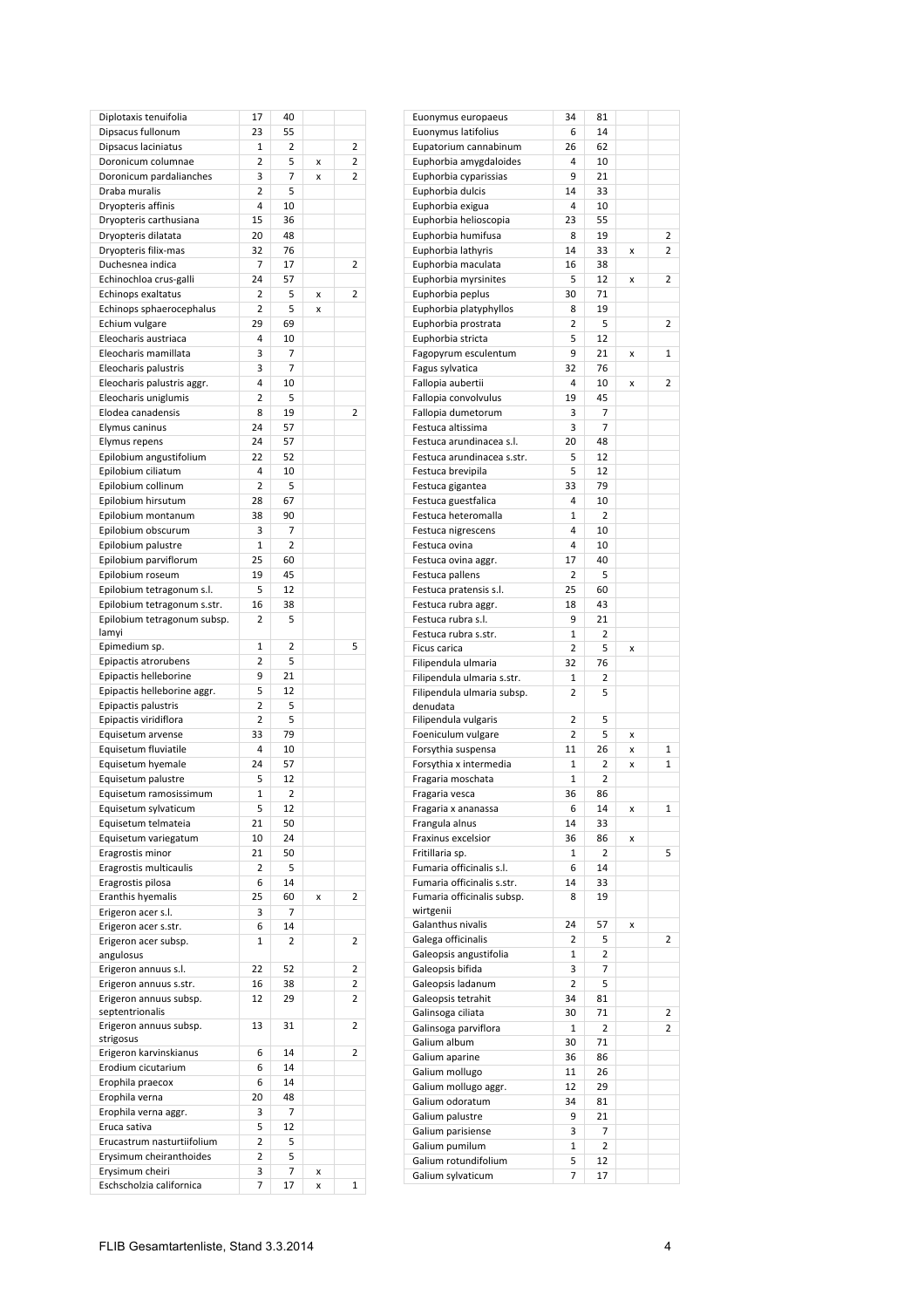| Galium uliginosum                                      | 1            | 2        |        |              |
|--------------------------------------------------------|--------------|----------|--------|--------------|
| Galium verum s.l.                                      | 19           | 45       |        |              |
| Genista tinctoria                                      | 2            | 5        |        |              |
| Geranium columbinum                                    | 8            | 19       |        |              |
| Geranium dissectum                                     | 30           | 71       |        |              |
| Geranium endressii                                     | 2            | 5        | x      | 1            |
| Geranium macrorrhizum                                  | 3            | 7        |        | $\mathbf{1}$ |
| Geranium molle                                         | 12           | 29       |        |              |
| Geranium nodosum                                       | 2            | 5        | X      | $\mathbf{1}$ |
| Geranium palustre                                      | 7            | 17<br>12 |        |              |
| Geranium phaeum s.l.                                   | 5            |          |        |              |
| Geranium phaeum s.str.                                 | 2<br>20      | 5<br>48  |        | 2            |
| Geranium pratense<br>Geranium pusillum                 | 17           | 40       | x      |              |
| Geranium pyrenaicum                                    | 35           | 83       |        |              |
| Geranium robertianum s.l.                              | 6            | 14       |        |              |
| Geranium robertianum s.str.                            | 34           | 81       |        |              |
| Geranium robertianum                                   | 9            | 21       |        |              |
| subsp. purpureum                                       |              |          |        |              |
| Geranium rotundifolium                                 | 5            | 12       |        |              |
| Geranium sanguineum                                    | 11           | 26       |        |              |
| Geranium sylvaticum                                    | 11           | 26       |        |              |
| Geum rivale                                            | 14           | 33       |        |              |
| Geum urbanum                                           | 37           | 88       |        |              |
| Glechoma hederacea s.l.                                | 15           | 36       |        |              |
| Glechoma hederacea s.str.                              | 24           | 57       |        |              |
| Gleditsia triacanthos                                  | 1            | 2        | x      |              |
| Globularia bisnagarica                                 | 1            | 2        |        |              |
| Glyceria fluitans                                      | 7            | 17       |        |              |
| Glyceria notata                                        | 15           | 36       |        |              |
| Gnaphalium sylvaticum                                  | 2            | 5        |        |              |
| Gnaphalium uliginosum                                  | 6            | 14       |        |              |
| Groenlandia densa                                      | 2            | 5        |        |              |
| Gymnocarpium dryopteris                                | 5            | 12       |        |              |
| Gymnocarpium robertianum                               | 4            | 10       |        |              |
| Gypsophila muralis                                     | 2            | 5        |        |              |
| Gypsophila repens                                      | 1            | 2        |        |              |
|                                                        |              |          |        |              |
| Hedera helix                                           | 36           | 86       |        |              |
| Helianthemum nummularium                               | 8            | 19       |        |              |
| s.l.                                                   |              |          |        |              |
| Helianthemum nummularium                               | 8            | 19       |        |              |
| subsp. obscurum                                        |              |          |        |              |
| Helianthus annuus                                      | 22           | 52       | x      | 1            |
| Helianthus tuberosus                                   | 7            | 17       | x      | 2            |
| Helictotrichon pubescens                               | 16<br>11     | 38       |        |              |
| Helleborus foetidus                                    |              | 26       | x      |              |
| Helleborus orientalis<br>Hemerocallis fulva            | 15<br>9      | 36<br>21 | X<br>x | 2<br>2       |
|                                                        | 2            | 5        | X      | 2            |
| Hemerocallis lilio-asphodelus<br>Hepatica nobilis      | 5            | 12       |        |              |
|                                                        | 27           | 64       |        | 2            |
| Heracleum mantegazzianum<br>Heracleum sphondylium s.l. | 13           | 31       |        |              |
| Heracleum sphondylium s.str.                           | 20           | 48       |        |              |
| Herniaria glabra                                       | 14           | 33       |        |              |
| Hesperis matronalis                                    | 5            | 12       | x      | 2            |
| Hieracium aurantiacum                                  | 22           | 52       |        |              |
| Hieracium caespitosum                                  | 13           | 31       |        |              |
| Hieracium lachenalii                                   | 13           | 31       |        |              |
| Hieracium lactucella                                   | 5            | 12       |        |              |
| Hieracium laevigatum aggr.                             | 2            | 5        |        |              |
| Hieracium murorum                                      | 17           | 40       |        |              |
| Hieracium murorum aggr.                                | 12           | 29       |        |              |
| Hieracium pilosella                                    | 24           | 57       |        |              |
| Hieracium piloselloides                                | 14           | 33       |        |              |
| Hieracium sabaudum                                     | 1            | 2        |        |              |
| Hieracium sabaudum aggr.                               | 1            | 2        |        |              |
| Hieracium umbellatum                                   | $\mathbf{1}$ | 2        |        |              |
| Hippocrepis comosa                                     | 7            | 17       |        |              |
| Hippocrepis emerus                                     | 8            | 19       |        |              |
| Hippophaë rhamnoides                                   | 10           | 24       | x      |              |
| Hippuris vulgaris                                      | 2            | 5        |        |              |
| <b>Holcus lanatus</b><br>Holcus mollis                 | 35<br>9      | 83<br>21 |        |              |

| Hordelymus europaeus        | 4              | 10 |   |              |
|-----------------------------|----------------|----|---|--------------|
| Hordeum distichon           | 2              | 5  |   |              |
| Hordeum murinum s.l.        | 4              | 10 |   |              |
| Hordeum murinum s.str.      | 9              | 21 |   |              |
| Hordeum vulgare s.l.        | 2              | 5  | X |              |
| Hordeum vulgare s.str.      | 9              | 21 |   |              |
| Humulus lupulus             | 12             | 29 |   |              |
|                             | $\overline{2}$ |    |   |              |
| Hyacinthoides hispanica     |                | 5  | X | 2            |
| Hyacinthoides non-scripta   | 17             | 40 | X | 2            |
| Hydrocharis morsus-ranae    | 2              | 5  |   |              |
| Hypericum calycinum         | 5              | 12 | x | $\mathbf{1}$ |
| Hypericum hirsutum          | 6              | 14 |   |              |
| Hypericum humifusum         | 8              | 19 |   |              |
| Hypericum maculatum s.l.    | 7              | 17 |   |              |
| Hypericum maculatum s.str.  | 6              | 14 |   |              |
| Hypericum maculatum subsp.  | 1              | 2  |   |              |
| obtusiusculum               |                |    |   |              |
| Hypericum perforatum s.l.   | 19             | 45 |   |              |
| Hypericum perforatum s.str. | 19             | 45 |   |              |
| Hypericum tetrapterum       | 15             | 36 |   |              |
| Hypericum x desetangsii     | 1              | 2  |   |              |
| Hypochaeris radicata        | 29             | 69 |   |              |
| Iberis sempervirens         | 7              | 17 |   | 1            |
| Iberis umbellata            |                |    | X |              |
|                             | $\mathbf{1}$   | 2  |   | $\mathbf{1}$ |
| Ilex aquifolium             | 33             | 79 | X |              |
| Impatiens glandulifera      | 16             | 38 |   | 2            |
| Impatiens noli-tangere      | 20             | 48 |   |              |
| Impatiens parviflora        | 31             | 74 |   | 2            |
| Inula conyzae               | $\overline{2}$ | 5  |   |              |
| Iris pseudacorus            | 20             | 48 |   |              |
| Iris sibirica               | 2              | 5  | X |              |
| Juglans regia               | 24             | 57 | x |              |
| Juncus articulatus          | 20             | 48 |   |              |
| Juncus bufonius             | 10             | 24 |   |              |
| Juncus compressus           | 9              | 21 |   |              |
| Juncus conglomeratus        | 7              | 17 |   |              |
| Juncus effusus              | 28             | 67 |   |              |
| Juncus inflexus             | 20             | 48 |   |              |
|                             |                |    |   |              |
| Juncus subnodulosus         | 4              | 10 |   |              |
| Juncus tenuis               | 26             | 62 |   | 2            |
| Juniperus communis s.l.     | 1              | 2  | X |              |
| Juniperus communis s.str.   | 2              | 5  | x |              |
| Kerria japonica             | 10             | 24 | x | 2            |
| Kickxia elatine             | 4              | 10 |   |              |
| Kickxia spuria              | 4              | 10 |   |              |
| Knautia arvensis            | 23             | 55 |   |              |
| Knautia dipsacifolia s.l.   | 10             | 24 |   |              |
| Knautia dipsacifolia s.str. | 10             | 24 |   |              |
| Koeleria pyramidata         | 3              | 7  |   |              |
| Laburnum anagyroides        | 2              | 5  | X | 1            |
| Lactuca sativa              | 2              | 5  |   | 1            |
|                             |                |    |   |              |
| Lactuca serriola            | 25             | 60 |   |              |
| Lactuca virosa              | 3              | 7  |   |              |
| Lagurus ovatus              | 2              | 5  | X | 1            |
| Lamium amplexicaule         | 3              | 7  |   |              |
| Lamium argentatum           | 7              | 17 | X | 1            |
| Lamium galeobdolon s.l.     | 8              | 19 |   |              |
| Lamium galeobdolon s.str.   | 17             | 40 |   |              |
| Lamium galeobdolon subsp.   | 4              | 10 | X | 2            |
| argentatum                  |                |    |   |              |
| Lamium galeobdolon subsp.   | 1              | 2  | x | 2            |
| flavidum                    |                |    |   |              |
| Lamium galeobdolon subsp.   | 24             | 57 |   |              |
| montanum                    |                |    |   |              |
| Lamium hybridum             | 2              | 5  |   |              |
| Lamium maculatum            | 26             | 62 |   |              |
| Lamium purpureum            | 30             | 71 |   |              |
| Lapsana communis s.l.       | 18             | 43 |   |              |
| Lapsana communis s.str.     | 12             | 29 |   |              |
| Larix decidua               | 22             | 52 | X | 2            |
|                             |                | 7  |   |              |
| Larix kaempferi             | 3              |    | X | 1            |
| Lathraea squamaria          | 5              | 12 |   |              |
| Lathyrus latifolius         | 12             | 29 | X |              |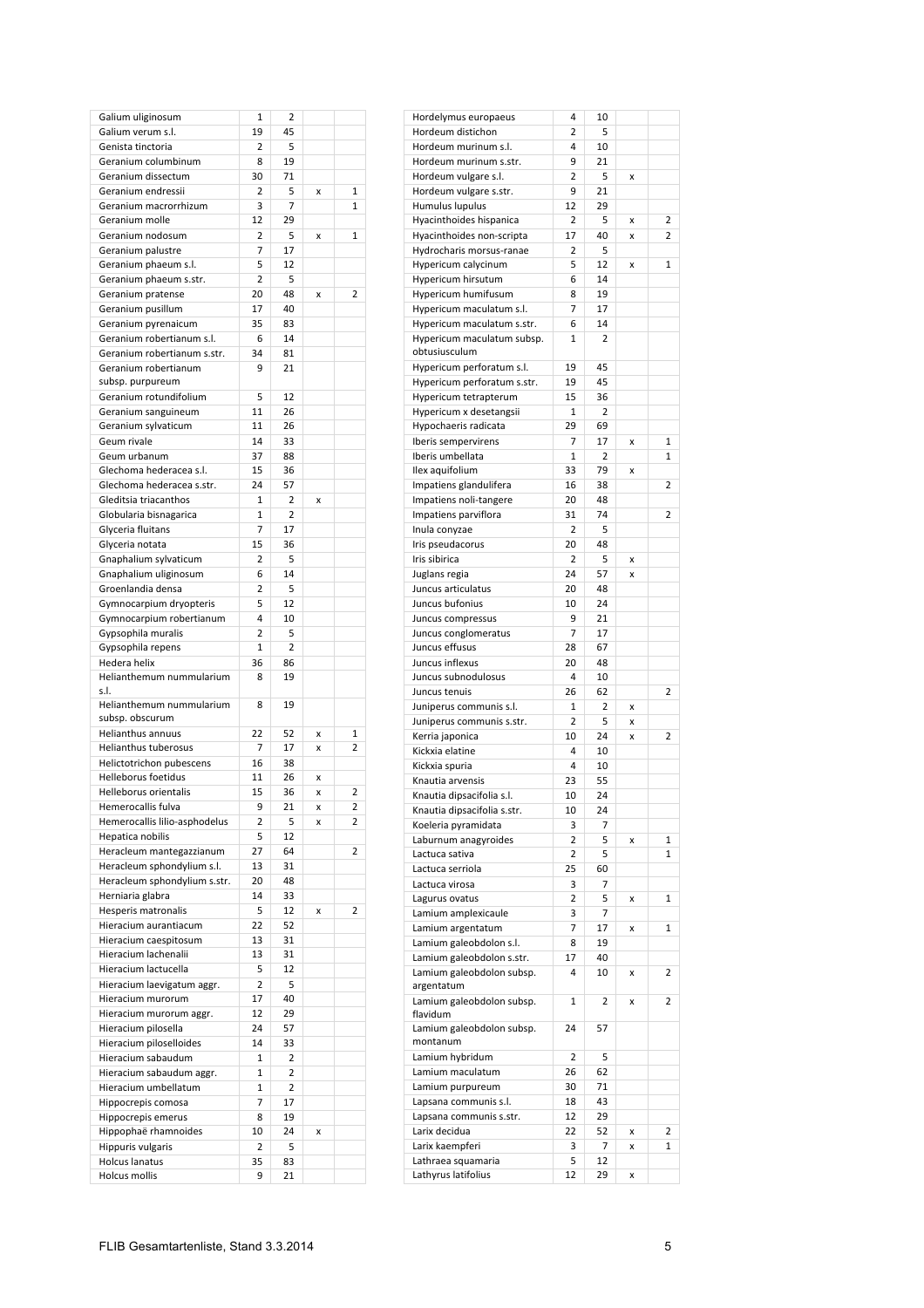| Lathyrus pratensis                                      | 30             | 71 |   |              |
|---------------------------------------------------------|----------------|----|---|--------------|
| Lathyrus sylvestris                                     | 2              | 5  |   |              |
| Lathyrus vernus s.str.                                  | 23             | 55 |   |              |
| Laurus nobilis                                          | 1              | 2  | x | 1            |
| Lavandula angustifolia                                  | 16             | 38 | x | 2            |
| Legousia speculum-veneris                               | 4              | 10 |   |              |
| Lemna minor                                             | 14             | 33 |   |              |
| Lemna trisulca                                          | 4              | 10 |   |              |
| Leontodon autumnalis                                    | 18             | 43 |   |              |
| Leontodon hispidus s.l.                                 | 8              | 19 |   |              |
| Leontodon hispidus s.str.                               | 17             | 40 |   |              |
| Leontodon hispidus subsp.<br>danubialis                 | 7              | 17 |   |              |
| Leontodon hispidus subsp.<br>hastilis                   | 1              | 2  |   |              |
| Leontodon saxatilis                                     | 4              | 10 |   |              |
| Lepidium densiflorum                                    | 2              | 5  |   |              |
| Lepidium ruderale                                       | 3              | 7  |   |              |
| Lepidium virginicum                                     | 25             | 60 |   |              |
| Leucanthemum vulgare                                    | 21             | 50 |   |              |
| Leucanthemum vulgare aggr.<br>auct. helv.               | 2              | 5  |   |              |
| Leucanthemum vulgare aggr.<br>sensu Aeschimann & Burdet | 12             | 29 |   |              |
| Leucojum vernum                                         | 10             | 24 |   | 2            |
| Levisticum officinale                                   | 1              | 2  | x | $\mathbf{1}$ |
| Ligustrum vulgare                                       | 25             | 60 | x |              |
| Linaria arvensis                                        | 1              | 2  |   |              |
| Linaria genistifolia subsp.<br>dalmatica                | $\mathbf{1}$   | 2  |   | 1            |
| Linaria purpurea                                        | 33             | 79 | x | 2            |
| Linaria vulgaris                                        | 28             | 67 |   |              |
| Linum bienne                                            | 2              | 5  |   | 1            |
| Linum catharticum                                       | 9              | 21 |   |              |
| Listera ovata                                           | 19             | 45 |   |              |
| Lithospermum officinale                                 | 3              | 7  |   |              |
| Lobelia erinus                                          | 4              | 10 | x | $\mathbf{1}$ |
| Lobularia maritima                                      | 6              | 14 | x | 1            |
| Lolium multiflorum                                      | 27             | 64 |   |              |
| Lolium perenne                                          | 34             | 81 |   |              |
| Lonicera caprifolium                                    | 6              | 14 | X |              |
| Lonicera etrusca                                        | $\mathbf{1}$   | 2  | x | $\mathbf{1}$ |
| Lonicera henryi                                         | 2              | 5  | x | 1            |
| Lonicera japonica                                       | 6              | 14 | x | 2            |
| Lonicera nigra                                          | 9              | 21 |   |              |
| Lonicera nitida                                         | 7              | 17 | x | 2            |
| Lonicera periclymenum                                   | 10             | 24 |   |              |
| Lonicera pileata                                        | 24             | 57 | x | 2            |
| Lonicera sp.                                            | 2              | 5  |   | 5            |
| Lonicera tatarica                                       | 5              | 12 | x | 1            |
| Lonicera xylosteum                                      | 32             | 76 |   |              |
| Lotus corniculatus                                      | 25             | 60 |   |              |
| Lotus corniculatus aggr.                                | 9              | 21 |   |              |
| Lotus pedunculatus                                      | 8              | 19 |   |              |
| Lunaria annua                                           | 5              | 12 |   | 2            |
| Lupinus polyphyllus                                     | 3              | 7  | x | 2            |
| Luzula campestris                                       | 22             | 52 |   |              |
| Luzula luzuloides s.l.                                  | 24             | 57 |   |              |
| Luzula luzuloides s.str.                                | 2              | 5  |   |              |
| Luzula luzuloides subsp.<br>rubella                     | 1              | 2  |   | $\mathbf{1}$ |
| Luzula multiflora                                       | 14             | 33 |   |              |
| Luzula nivea                                            | 3              | 7  |   | 2            |
| Luzula pilosa                                           | 28             | 67 |   |              |
| Luzula sylvatica                                        | 15             | 36 |   |              |
| Lycopersicon esculentum                                 | 6              | 14 |   | 2            |
| Lycopus europaeus s.str.                                | 3              | 7  |   |              |
| Lycopus europaeus subsp.                                | $\overline{2}$ | 5  |   |              |
| mollis                                                  |                |    |   |              |
| Lysimachia nemorum                                      | 25             | 60 |   |              |
| Lysimachia nummularia                                   | 32             | 76 |   |              |
| Lysimachia punctata                                     | 22             | 52 | x | 2            |
| Lysimachia vulgaris                                     | 23             | 55 | x |              |
| Lythrum salicaria                                       | 21             | 50 |   |              |

| Mahonia aquifolium         | 27 | 64             | X | 2              |
|----------------------------|----|----------------|---|----------------|
| Maianthemum bifolium       | 17 | 40             |   |                |
| Malus domestica            | 9  | 21             | X | 2              |
| Malva alcea                | 12 | 29             | x | 2              |
|                            |    |                |   |                |
| Malva moschata             | 28 | 67             |   |                |
| Malva neglecta             | 21 | 50             |   |                |
| Malva sylvestris           | 19 | 45             |   |                |
| Matricaria chamomilla      | 27 | 64             |   |                |
| Matricaria discoidea       | 25 | 60             |   |                |
| Matteuccia struthiopteris  | 2  | 5              | X | 1              |
|                            |    |                |   |                |
| Meconopsis cambrica        | 16 | 38             | X | 2              |
| Medicago lupulina          | 36 | 86             |   |                |
| Medicago sativa            | 26 | 62             |   | 2              |
| Medicago x varia           | 1  | 2              |   | 2              |
| Melampyrum pratense        | 5  | 12             |   |                |
|                            |    |                |   | 1              |
| Melica ciliata             | 2  | 5              |   |                |
| Melica nutans              | 19 | 45             |   |                |
| Melica uniflora            | 3  | 7              |   |                |
| Melilotus albus            | 23 | 55             |   |                |
| Melilotus altissimus       | 4  | 10             |   |                |
|                            |    |                |   |                |
| Melilotus officinalis      | 22 | 52             |   |                |
| Melissa officinalis        | 24 | 57             | X | 2              |
| Melittis melissophyllum    | 1  | $\overline{2}$ |   |                |
| Mentha aquatica            | 9  | 21             |   |                |
| Mentha arvensis            | 7  | 17             |   |                |
|                            |    |                |   |                |
| Mentha longifolia          | 17 | 40             |   |                |
| Mentha spicata             | 3  | 7              | X | 2              |
| Mentha suaveolens          | 4  | 10             | X | 2              |
| Mentha x piperita          | 3  | 7              | X | 2              |
| Mercurialis annua          | 5  | 12             |   |                |
|                            |    | 52             |   |                |
| Mercurialis perennis       | 22 |                |   |                |
| Mespilus germanica         | 4  | 10             | X | 2              |
| Milium effusum             | 28 | 67             |   |                |
| Mimulus guttatus           | 4  | 10             | X | 2              |
| Minuartia hybrida          | 10 | 24             |   |                |
| Mirabilis jalapa           | 1  | $\overline{2}$ |   | 1              |
|                            |    |                | X |                |
| Miscanthus sinensis        | 4  | 10             | X | 1              |
| Misopates orontium         | 1  | 2              |   |                |
| Moehringia muscosa         | 2  | 5              |   |                |
| Moehringia trinervia       | 25 | 60             |   |                |
| Molinia arundinacea        | 3  | 7              |   |                |
|                            |    |                |   |                |
| Molinia caerulea           | 3  | 7              |   |                |
| Monotropa hypophegea       | 2  | 5              |   |                |
| Monotropa hypopitys        | 2  | 5              |   |                |
| Muscari armeniacum         | 17 | 40             | x | $\overline{2}$ |
| Muscari botryoides         | 11 | 26             |   |                |
|                            |    |                |   |                |
| Muscari comosum            | 4  | 10             | x | 2              |
| Muscari neglectum          | 4  | 10             | X | 2              |
| Muscari racemosum          | 9  | 21             | x | 2              |
| Mycelis muralis            | 29 | 69             |   |                |
| Myosotis arvensis          | 29 | 69             |   |                |
| Myosotis discolor          | 2  | 5              |   |                |
|                            |    |                |   |                |
| Myosotis nemorosa          | 1  | 2              |   |                |
| Myosotis ramosissima       | 11 | 26             |   |                |
| Myosotis scorpioides       | 12 | 29             |   |                |
| Myosotis sylvatica         | 18 | 43             |   |                |
| Myosoton aquaticum         | 14 | 33             |   |                |
|                            | 4  |                |   |                |
| Myriophyllum spicatum      |    | 10             |   |                |
| Myriophyllum verticillatum | 2  | 5              |   |                |
| Narcissus poëticus         | 4  | 10             | X | 1              |
| Narcissus pseudonarcissus  | 20 | 48             | x | 2              |
| Narcissus x incomparabilis | 1  | 2              | X | 1              |
| Nasturtium officinale      | 15 | 36             |   |                |
|                            |    |                |   |                |
| Neottia nidus-avis         | 5  | 12             |   |                |
| Nepeta nepetella           | 1  | 2              | X | 1              |
| Nepeta racemosa            | 5  | 12             | X | 1              |
| Nigella arvensis           | 1  | 2              | X | 1              |
| Nigella damascena          | 19 | 45             | X | 2              |
|                            |    |                |   |                |
| Nymphaea sp.               | 1  | 2              |   | 5              |
| Ocimum basilicum           | 1  | 2              | x | 1              |
| Oenothera biennis          | 14 | 33             |   |                |
| Oenothera biennis aggr.    | 12 | 29             |   |                |
|                            |    |                |   |                |
| Oenothera deflexa          | 5  | 12             |   | 2              |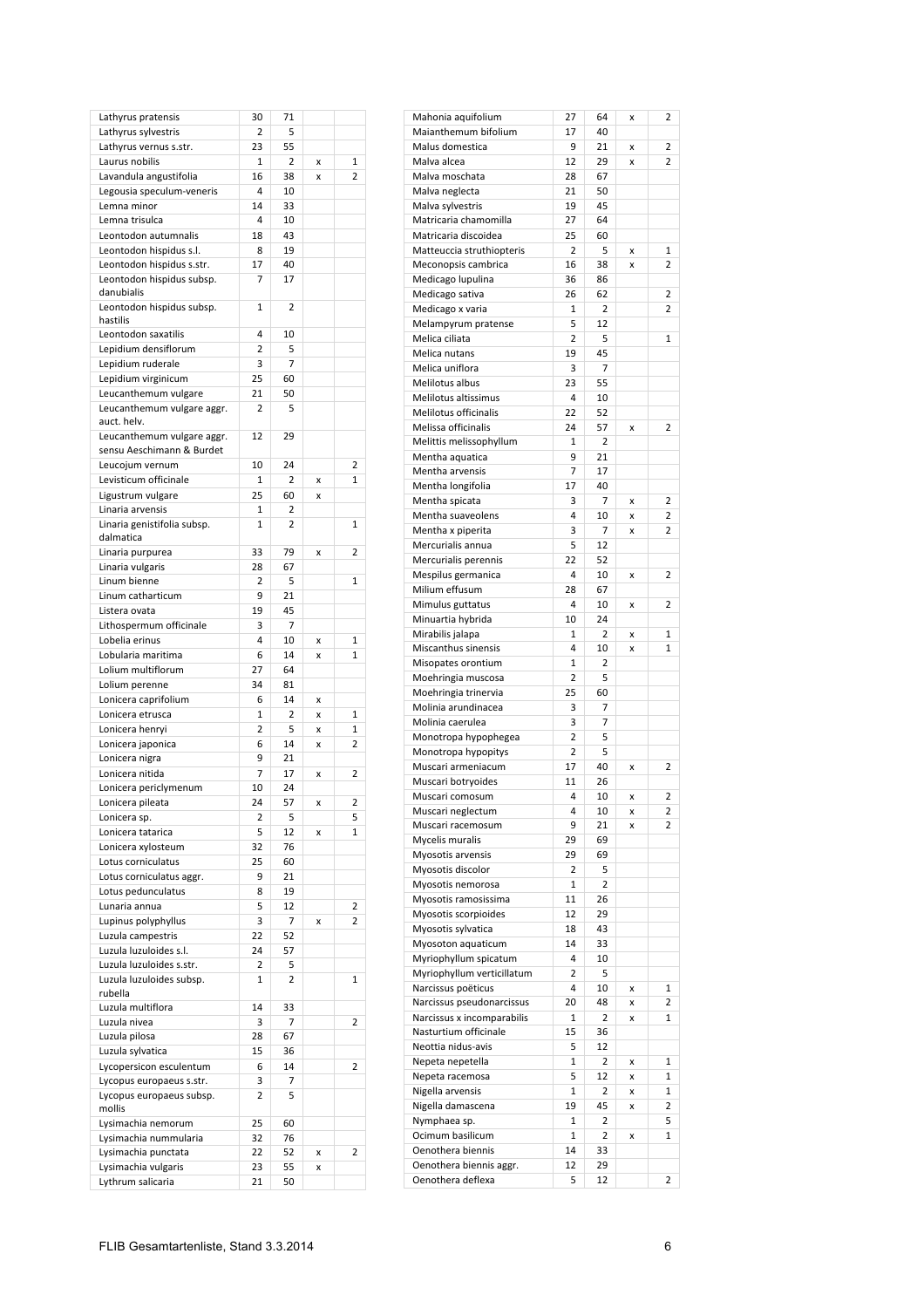| Oenothera fallax                            | 3                 | 7        |   | 2                       |
|---------------------------------------------|-------------------|----------|---|-------------------------|
| Oenothera glazioviana                       | 28                | 67       |   | 2                       |
| Oenothera parviflora                        | 6                 | 14       |   | 2                       |
| Onobrychis viciifolia                       | 24                | 57       |   |                         |
| Ononis repens                               | 13                | 31       |   |                         |
| Ononis spinosa s.str.                       | 2                 | 5        |   |                         |
| Ophrys apifera<br>Ophrys apifera var.       | 5<br>$\mathbf{1}$ | 12<br>2  |   |                         |
| friburgensis                                |                   |          |   |                         |
| Orchis mascula s.l.                         | $\overline{2}$    | 5        |   |                         |
| Origanum vulgare                            | 33                | 79       |   |                         |
| Ornithogalum nutans                         | 4                 | 10       | x | 2                       |
| Ornithogalum umbellatum                     | 26                | 62       |   |                         |
| Orobanche minor                             | 3                 | 7        |   |                         |
| Oxalis acetosella                           | 29                | 69       |   |                         |
| Oxalis corniculata                          | 14                | 33       |   | 2                       |
| Oxalis dillenii                             | 5                 | 12       |   | $\overline{\mathbf{c}}$ |
| Oxalis stricta<br>Paeonia sp.               | 29<br>1           | 69<br>2  |   | 2<br>5                  |
| Panicum capillare                           | 27                | 64       |   | 2                       |
| Panicum dichotomiflorum                     | 10                | 24       |   | 2                       |
| Panicum miliaceum                           | 2                 | 5        |   | 2                       |
| Panicum riparium                            | 6                 | 14       |   | 2                       |
| Papaver argemone                            | 1                 | 2        |   |                         |
| Papaver dubium s.l.                         | 8                 | 19       |   |                         |
| Papaver dubium s.str.                       | 9                 | 21       |   |                         |
| Papaver dubium subsp.                       | 5                 | 12       |   |                         |
| Lecogii                                     |                   |          |   |                         |
| Papaver rhoeas                              | 34                | 81       |   |                         |
| Papaver somniferum                          | 6                 | 14<br>14 | x | $\mathbf{1}$            |
| Parietaria officinalis<br>Paris quadrifolia | 6<br>24           | 57       |   |                         |
| Parthenocissus inserta                      | 16                | 38       | x | 2                       |
| Parthenocissus quinquefolia                 | 20                | 48       | x | 2                       |
| Parthenocissus quinquefolia                 | 2                 | 5        | x | 2                       |
| aggr. BDM-CH                                |                   |          |   |                         |
| Parthenocissus tricuspidata                 | 7                 | 17       | x | 2                       |
| Pastinaca sativa s.l.                       | 7                 | 17       |   |                         |
| Pastinaca sativa s.str.                     | 10                | 24       |   |                         |
| Pastinaca sativa subsp.                     | 2                 | 5        |   |                         |
| sylvestris                                  |                   |          |   |                         |
| Paulownia tomentosa<br>Petasites albus      | 4<br>13           | 10<br>31 | X | 1                       |
| Petasites hybridus                          | 2                 | 5        |   |                         |
| Petrorhagia prolifera                       | 4                 | 10       |   |                         |
| Petrorhagia saxifraga                       | 31                | 74       |   |                         |
| Phacelia tanacetifolia                      | 15                | 36       | x | 2                       |
| Phalaris arundinacea                        | 24                | 57       |   |                         |
| Phalaris arundinacea [s.str.                | 3                 | 7        |   |                         |
| prov.]                                      |                   |          |   |                         |
| Phalaris arundinacea var.                   | 1                 | 2        |   |                         |
| picta<br>Phalaris canariensis               | 1                 | 2        |   | 1                       |
| Phegopteris connectilis                     | 5                 | 12       |   |                         |
| Philadelphus coronarius                     | 11                | 26       | X | 2                       |
| Phleum bertolonii                           | 6                 | 14       |   |                         |
| Phleum pratense                             | 23                | 55       |   |                         |
| Phleum pratense aggr.                       | 3                 | 7        |   |                         |
| Phlox subulata                              | 2                 | 5        | x | $\mathbf{1}$            |
| Phragmites australis                        | 24                | 57       |   |                         |
| Phyllitis scolopendrium                     | 19                | 45       | X |                         |
| Physalis alkekengi                          | 4                 | 10       | x | 2                       |
| Phyteuma spicatum                           | 34                | 81       |   |                         |
| Phyteuma spicatum subsp.                    | $\mathbf{1}$      | 2        |   |                         |
| coeruleum                                   | 2                 |          |   |                         |
| Phytolacca americana<br>Picea abies         | 32                | 5<br>76  | x | 2                       |
| Picris echioides                            | 2                 | 5        |   | 1                       |
| Picris hieracioides s.l.                    | 10                | 24       |   |                         |
| Picris hieracioides s.str.                  | 2                 | 5        |   |                         |
| Pimpinella major                            | 20                | 48       |   |                         |
| Pimpinella saxifraga                        | 9                 | 21       |   |                         |
| Pinguicula vulgaris                         | 2                 | 5        |   |                         |
| Pinus nigra                                 | 4                 | 10       | X | 2                       |

| Pinus strobus                  | 12                      | 29 | x | $\overline{2}$ |
|--------------------------------|-------------------------|----|---|----------------|
| Pinus sylvestris               | 29                      | 69 | X |                |
| Plantago lanceolata            | 38                      | 90 |   |                |
| Plantago major s.l.            | 16                      | 38 |   |                |
| Plantago major s.str.          | 22                      | 52 |   |                |
| Plantago major subsp.          | 12                      | 29 |   |                |
|                                |                         |    |   |                |
| intermedia                     |                         |    |   |                |
| Plantago media                 | 21                      | 50 |   |                |
| Platanthera bifolia            | 3                       | 7  |   |                |
| Platanus orientalis            | 1                       | 2  | X | 1              |
| Platanus x hispanica           | 5                       | 12 | X | 1              |
| Poa angustifolia               | 10                      | 24 |   |                |
| Poa annua                      | 38                      | 90 |   |                |
|                                |                         |    |   |                |
| Poa bulbosa                    | 14                      | 33 |   |                |
| Poa chaixii                    | 2                       | 5  |   |                |
| Poa compressa                  | 22                      | 52 |   |                |
| Poa nemoralis                  | 30                      | 71 |   |                |
| Poa palustris                  | 9                       | 21 |   |                |
| Poa pratensis                  | 21                      | 50 |   |                |
| Poa pratensis aggr.            | 9                       | 21 |   |                |
|                                |                         |    |   |                |
| Poa remota                     | 8                       | 19 |   |                |
| Poa trivialis s.l.             | 9                       | 21 |   |                |
| Poa trivialis s.str.           | 28                      | 67 |   |                |
| Poa trivialis subsp. sylvicola | 2                       | 5  |   |                |
| Polemonium caeruleum           | 1                       | 2  | X | 2              |
| Polycarpon tetraphyllum        | 4                       | 10 |   | 2              |
| Polygala amarella              | 2                       | 5  |   |                |
| Polygala vulgaris s.l.         | 3                       | 7  |   |                |
|                                |                         |    |   |                |
| Polygonatum multiflorum        | 33                      | 79 |   |                |
| Polygonatum odoratum           | 2                       | 5  |   |                |
| Polygonatum verticillatum      | 1                       | 2  |   |                |
| Polygonum amphibium            | 2                       | 5  |   |                |
| Polygonum arenastrum           | 14                      | 33 |   |                |
| Polygonum aviculare            | 19                      | 45 |   |                |
| Polygonum aviculare aggr.      | 21                      | 50 |   |                |
|                                |                         |    |   |                |
| Polygonum bistorta             | 12                      | 29 |   |                |
| Polygonum hydropiper           | 18                      | 43 |   |                |
| Polygonum lapathifolium s.l.   | 7                       | 17 |   |                |
| Polygonum lapathifolium        | 12                      | 29 |   |                |
| s.str.                         |                         |    |   |                |
| Polygonum minus                | 7                       | 17 |   |                |
| Polygonum mite                 | 14                      | 33 |   |                |
| Polygonum orientale            | 2                       | 5  | X | $\mathbf{1}$   |
|                                |                         |    |   |                |
| Polygonum persicaria           | 31                      | 74 |   |                |
| Polypodium vulgare             | 3                       | 7  |   |                |
| Polystichum aculeatum          | 17                      | 40 |   |                |
| Populus alba                   | 16                      | 38 | X |                |
| Populus nigra s.l.             | $\overline{\mathbf{c}}$ | 5  | x |                |
| Populus nigra s.str.           | 9                       | 21 |   |                |
|                                |                         |    |   |                |
| Populus nigra subsp.           | 5                       | 12 | X | 2              |
| pyramidalis                    |                         |    |   |                |
| Populus tremula                | 27                      | 64 | X |                |
| Populus x canadensis           | 2                       | 5  | X | 2              |
| Populus x canescens            | 7                       | 17 | X | 2              |
| Portulaca oleracea s.l.        | 12                      | 29 |   |                |
| Portulaca oleracea s.str.      | 13                      | 31 |   |                |
| Potamogeton berchtoldii        | 1                       | 2  |   |                |
|                                |                         |    |   |                |
| Potamogeton natans             | 6                       | 14 |   |                |
| Potamogeton pectinatus         | 5                       | 12 |   |                |
| Potamogeton pusillus           | 2                       | 5  |   |                |
| Potamogeton pusillus agg.      | 1                       | 2  |   |                |
| Potentilla anserina            | 26                      | 62 |   |                |
| Potentilla argentea            | 16                      | 38 |   |                |
| Potentilla aurea               | 1                       | 2  |   |                |
|                                |                         |    |   |                |
| Potentilla erecta              | 6                       | 14 |   |                |
| Potentilla fruticosa           | 9                       | 21 | X | 1              |
| Potentilla intermedia          | 2                       | 5  |   |                |
| Potentilla neumanniana         | 7                       | 17 |   |                |
| Potentilla norvegica           | 4                       | 10 |   | 2              |
| Potentilla recta               | 6                       | 14 |   |                |
| Potentilla reptans             | 32                      | 76 |   |                |
| Potentilla sterilis            | 27                      | 64 |   |                |
|                                |                         |    |   |                |
| Prenanthes purpurea            | 5                       | 12 |   |                |
| Primula acaulis                | 29                      | 69 | X | 2              |
|                                |                         |    |   |                |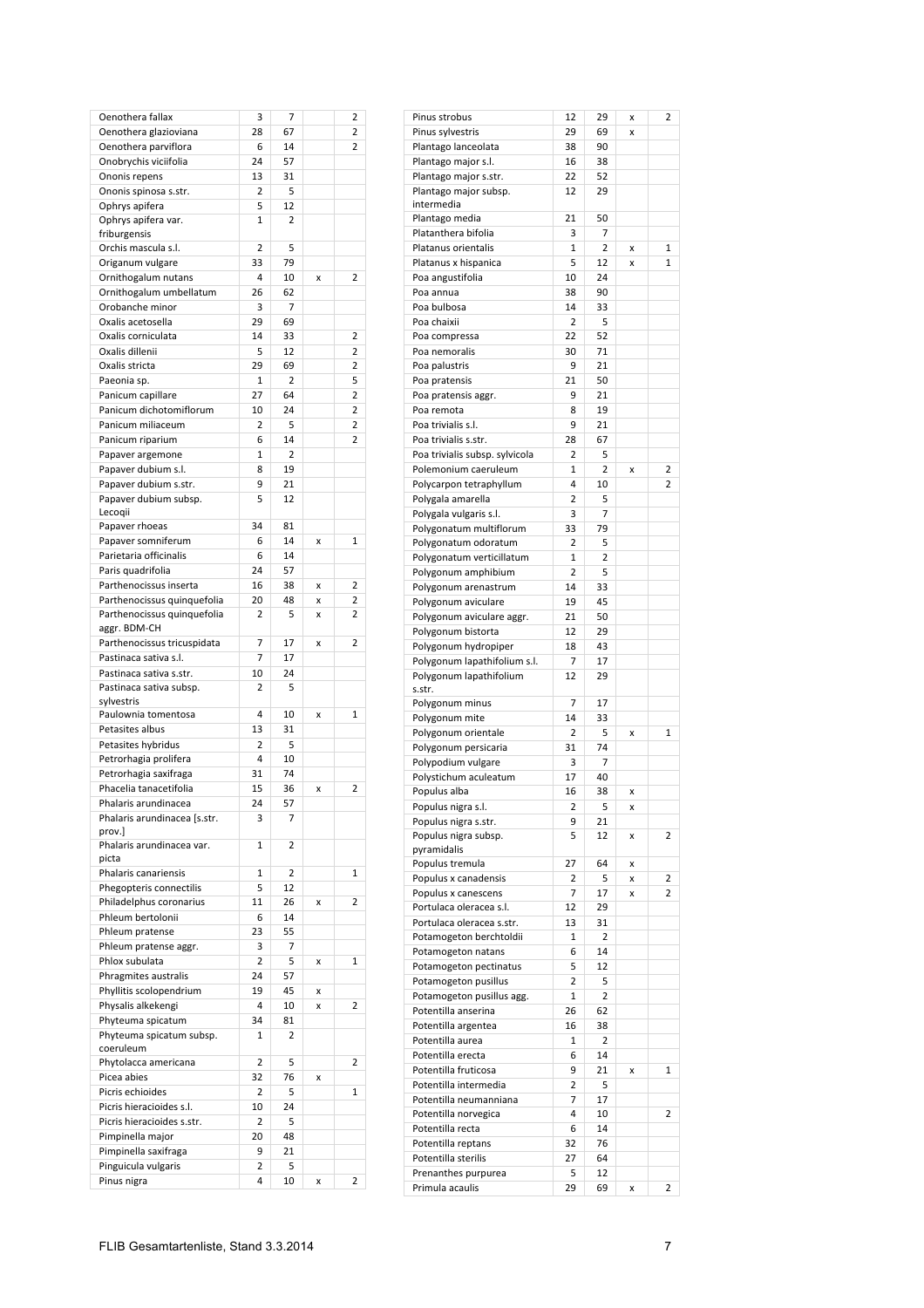| Primula acaulis x elatior                        | 2              | 5              |   |              |
|--------------------------------------------------|----------------|----------------|---|--------------|
| Primula elatior s.l.                             | 16             | 38             |   |              |
| Primula elatior s.str.                           | 14             | 33             |   |              |
| Primula veris s.l.                               | 5              | 12             |   |              |
| Primula veris s.str.<br>Prunella vulgaris        | 13<br>33       | 31<br>79       |   |              |
| Prunus avium                                     | 32             | 76             | x |              |
| Prunus cerasifera                                | 11             | 26             | x | $\mathbf{1}$ |
| Prunus cerasus s.l.                              | 2              | 5              | X | 1            |
| Prunus domestica                                 | 2              | 5              | X | $\mathbf{1}$ |
| Prunus domestica aggr.                           | 4              | 10             | x | $\mathbf{1}$ |
| Prunus insititia                                 | $\mathbf{1}$   | 2              | x | $\mathbf{1}$ |
| Prunus laurocerasus                              | 42             | 100            | X | 2            |
| Prunus mahaleb                                   | 1              | 2              |   |              |
| Prunus padus s.l.                                | 29             | 69             |   |              |
| Prunus serotina                                  | 5              | 12             |   |              |
| Prunus spinosa                                   | 34             | 81             |   |              |
| Pseudolysimachion spicatum                       | 2              | 5              |   |              |
| Pseudotsuga menziesii                            | 9<br>8         | 21<br>19       | x | 2            |
| Pteridium aquilinum<br>Pterocarya fraxinifolia   | 5              | 12             | x | 1            |
| Puccinellia distans                              | 2              | 5              |   | 2            |
| Pulmonaria mollis subsp.                         | $\mathbf{1}$   | 2              |   |              |
| alpigena                                         |                |                |   |              |
| Pulmonaria obscura                               | 23             | 55             |   |              |
| Pulmonaria officinalis                           | 3              | 7              |   |              |
| Pyracantha coccinea                              | 8              | 19             | x | 1            |
| Pyrus communis                                   | 1              | 2              | X | 1            |
| Pyrus pyraster                                   | $\overline{2}$ | 5              | x | 1            |
| Quercus petraea                                  | 4              | 10             | X |              |
| Quercus robur                                    | 28             | 67             | x |              |
| Quercus rubra                                    | 15             | 36             | x | 2            |
| Ranunculus acris s.l.                            | 7              | 17             |   |              |
| Ranunculus acris s.str.                          | $\mathbf{1}$   | 2              |   |              |
| Ranunculus acris subsp.<br>friesianus            | 31             | 74             |   |              |
| Ranunculus aquatilis aggr.                       | $\mathbf{1}$   | 2              |   |              |
| sensu K. Lauber & G. Wagner                      |                |                |   |              |
| Ranunculus auricomus                             | $\overline{2}$ | 5              |   |              |
| Ranunculus auricomus aggr.                       | 18             | 43             |   |              |
| Ranunculus bulbosus                              | 18             | 43             |   |              |
| Ranunculus ficaria                               | 33             | 79             |   |              |
| Ranunculus flammula<br>Ranunculus fluitans       | 2<br>2         | 5<br>5         |   |              |
| Ranunculus lanuginosus                           | 15             | 36             |   |              |
| Ranunculus lingua                                | 2              | 5              | x |              |
| Ranunculus nemorosus aggr.                       | $\mathbf{1}$   | $\overline{2}$ |   |              |
| Ranunculus repens                                | 34             | 81             |   |              |
| Ranunculus trichophyllus s.l.                    | 3              | 7              |   |              |
| Ranunculus trichophyllus                         | 2              | 5              |   |              |
| s.str.                                           |                |                |   |              |
| Ranunculus tuberosus                             | 2              | 5              |   |              |
| Raphanus raphanistrum                            | 11             | 26             |   |              |
| Raphanus sativus                                 | 6              | 14<br>48       | X | 2            |
| Reseda lutea                                     | 20<br>42       | 100            |   | 2            |
| Reynoutria japonica<br>Reynoutria japonica aggr. | 1              | 2              |   | 2            |
| Reynoutria sachalinensis                         | 2              | 5              |   | 2            |
| Reynoutria x bohemica                            | 2              | 5              |   | 2            |
| Rhamnus cathartica                               | 13             | 31             |   |              |
| Rhinanthus alectorolophus                        | 16             | 38             |   |              |
| Rhinanthus minor                                 | 2              | 5              |   |              |
| Rhus typhina                                     | 19             | 45             | x | 2            |
| Ribes alpinum                                    | 25             | 60             |   |              |
| Ribes nigrum                                     | 2              | 5              | x | 2            |
| Ribes petraeum                                   | 4              | 10             |   |              |
| Ribes rubrum                                     | 24             | 57             | x | 2            |
| Ribes uva-crispa                                 | 19             | 45             | x | 2            |
| Robinia pseudoacacia                             | 40             | 95             | X | 2            |
| Rorippa amphibia                                 | 2              | 5              |   |              |
| Rorippa palustris                                | 4              | 10             |   |              |
| Rorippa sylvestris                               | 14             | 33             |   |              |
| Rosa arvensis<br>Rosa canina                     | 9<br>30        | 21<br>71       | X |              |
|                                                  |                |                |   |              |

| Rosa corymbifera                                                   | 13             | 31             |   |   |
|--------------------------------------------------------------------|----------------|----------------|---|---|
| Rosa glauca                                                        | 6              | 14             |   |   |
| Rosa majalis                                                       | 14             | 33             |   |   |
| Rosa micrantha                                                     | 4              | 10             |   |   |
| Rosa multiflora                                                    | 30             | 71             | X | 2 |
| Rosa pendulina                                                     | 2              | 5              | X |   |
| Rosa rubiginosa                                                    | 5              | 12             |   |   |
|                                                                    | 2              | 5              |   |   |
| Rosa rubiginosa aggr.                                              |                |                |   |   |
| Rosa rugosa                                                        | 14             | 33             | x | 2 |
| Rosa spinosissima                                                  | 13             | 31             | X | 1 |
| Rosa tomentosa aggr.                                               | 2              | 5              |   |   |
| Rubus armeniacus                                                   | 30             | 71             | X | 2 |
| Rubus caesius                                                      | 28             | 67             |   |   |
| Rubus corylifolius aggr.                                           | 7              | 17             |   |   |
| Rubus fruticosus aggr. auct.                                       | 32             | 76             |   |   |
| helv.                                                              |                |                |   |   |
| Rubus fruticosus aggr. sensu<br>K. Lauber, G. Wagner & A.<br>Gygax | 4              | 10             |   |   |
| Rubus idaeus                                                       | 31             | 74             | x |   |
|                                                                    | 16             |                |   |   |
| Rubus laciniatus                                                   |                | 38             | X | 1 |
| Rubus phoenicolasius                                               | 3              | 7              | X | 2 |
| Rudbeckia hirta                                                    | 4              | 10             | x | 2 |
| Rumex acetosa                                                      | 34             | 81             |   |   |
| Rumex acetosella aggr.                                             | 1              | 2              |   |   |
| Rumex acetosella s.l.                                              | 2              | 5              |   |   |
| Rumex acetosella s.str.                                            | 7              | 17             |   |   |
|                                                                    | $\overline{1}$ | $\overline{2}$ |   |   |
| Rumex alpestris                                                    |                |                |   |   |
| Rumex conglomeratus                                                | 23             | 55             |   |   |
| Rumex crispus                                                      | 17             | 40             |   |   |
| Rumex hydrolapathum                                                | 2              | 5              |   |   |
| Rumex longifolius                                                  | 1              | 2              |   | 2 |
| Rumex obtusifolius                                                 | 34             | 81             |   |   |
| Rumex patientia                                                    | 3              | 7              |   | 2 |
|                                                                    |                |                |   |   |
| Rumex sanguineus                                                   | 14             | 33             |   |   |
| Ruta graveolens                                                    | 4              | 10             | x | 1 |
| Sagina apetala s.str.                                              | 6              | 14             |   |   |
| Sagina apetala subsp. erecta                                       | 2              | 5              |   |   |
| Sagina procumbens                                                  | 24             | 57             |   |   |
| Salix alba                                                         | 31             | 74             |   |   |
| Salix appendiculata                                                | 4              | 10             |   |   |
| Salix aurita                                                       | 2              | 5              |   |   |
|                                                                    |                |                |   |   |
| Salix babylonica                                                   | 3              | 7              | X | 2 |
| Salix caprea                                                       | 32             | 76             |   |   |
| Salix cinerea                                                      | 17             | 40             |   |   |
| Salix daphnoides                                                   | 3              | 7              |   |   |
| Salix elaeagnos                                                    | 11             | 26             |   |   |
| Salix fragilis                                                     | 5              | 12             |   |   |
|                                                                    |                |                |   |   |
| Salix myrsinifolia                                                 | 5              | 12             |   |   |
| Salix pentandra                                                    | 5              | 12             |   |   |
| Salix purpurea                                                     | 22             | 52             |   |   |
| Salix purpurea s.str.                                              | 2              | 5              |   |   |
| Salix triandra                                                     | 1              | 2              |   |   |
| Salix viminalis                                                    | 11             | 26             |   |   |
| Salix x rubens                                                     | 3              | 7              | x | 1 |
|                                                                    |                |                |   |   |
| Salix x sepulcralis                                                | $\mathbf{1}$   | 2              | X | 1 |
| Salvia pratensis                                                   | 32             | 76             |   |   |
| Salvia verticillata                                                | 1              | 2              |   | 1 |
| Sambucus ebulus                                                    | 18             | 43             |   |   |
| Sambucus nigra                                                     | 36             | 86             | X |   |
| Sambucus racemosa                                                  | 22             | 52             |   |   |
| Sanguisorba minor s.l.                                             | 16             | 38             |   |   |
|                                                                    | 18             | 43             |   |   |
| Sanguisorba minor s.str.                                           |                |                |   |   |
| Sanguisorba minor subsp.                                           | 4              | 10             |   | 2 |
| polygama                                                           |                |                |   |   |
| Sanguisorba officinalis                                            | 12             | 29             |   |   |
| Sanicula europaea                                                  | 3              | 7              |   |   |
| Santolina sp.                                                      | 1              | 2              |   | 5 |
| Saponaria ocymoides                                                | 3              | 7              |   |   |
| Saponaria officinalis                                              | 15             | 36             |   |   |
| Satureja hortensis                                                 | 6              | 14             | X | 1 |
|                                                                    |                |                |   |   |
| Saxifraga granulata                                                | 2              | 5              |   |   |
| Saxifraga tridactylites                                            | 21             | 50             |   |   |
| Scabiosa columbaria s.l.                                           | 17             | 40             |   |   |
|                                                                    |                |                |   |   |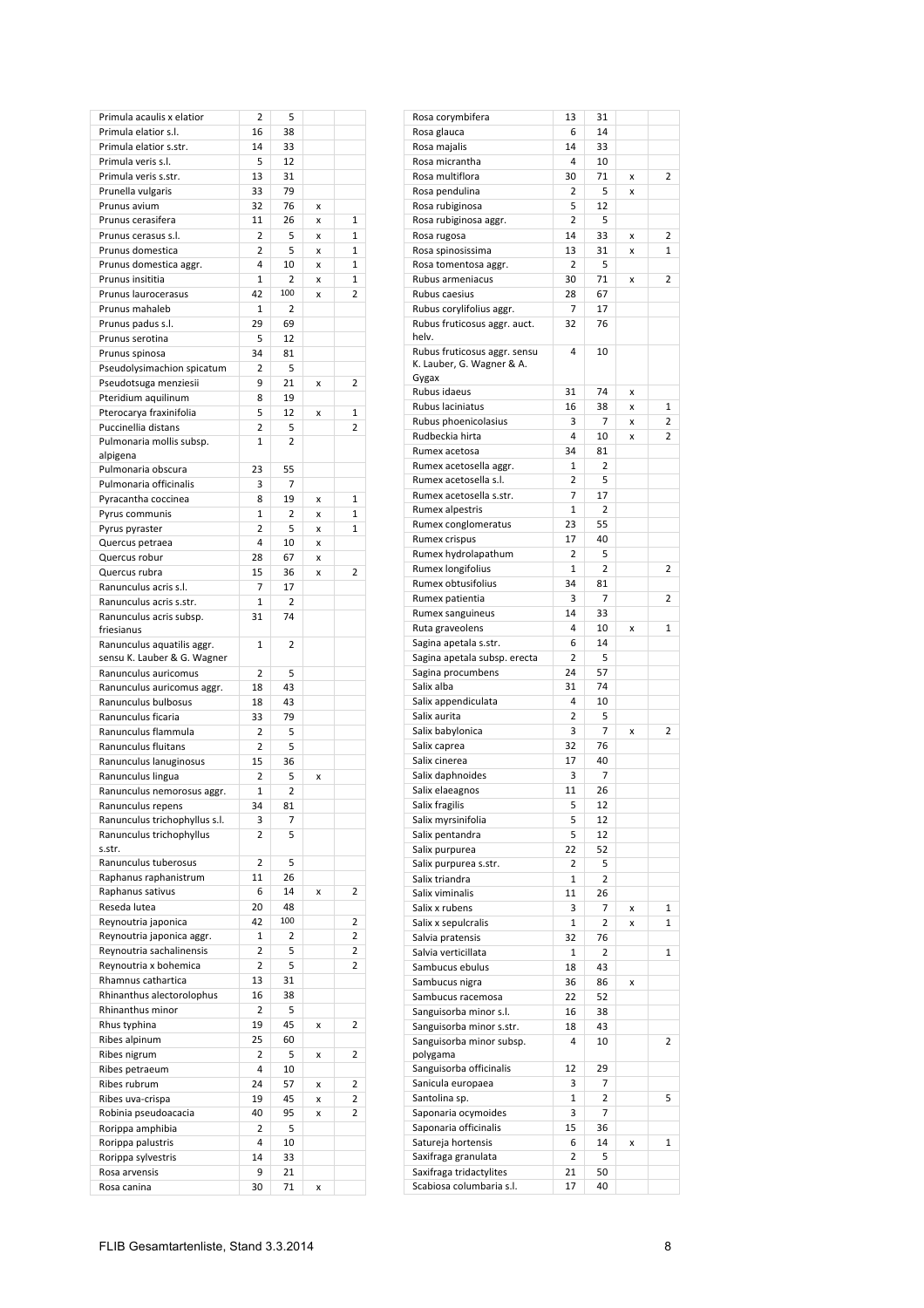| Scabiosa columbaria s.str.                          | 1                            | 2       |   |                |
|-----------------------------------------------------|------------------------------|---------|---|----------------|
| Schoenoplectus lacustris                            | 4                            | 10      |   |                |
| Schoenoplectus mucronatus                           | 2                            | 5       |   |                |
| Schoenoplectus                                      | 4                            | 10      |   |                |
| tabernaemontani<br>Scilla bifolia                   | 12                           | 29      | X | 2              |
| Scilla siberica                                     | 20                           | 48      | X | $\overline{2}$ |
| Scirpus sylvaticus                                  | 16                           | 38      |   |                |
| Scrophularia nodosa                                 | 27                           | 64      |   |                |
| Scrophularia umbrosa                                | 5                            | 12      |   |                |
| Scutellaria altissima                               | 4                            | 10      | x | 1              |
| Scutellaria galericulata                            | 2                            | 5       |   | 1              |
| Secale cereale                                      | 4                            | 10      | X | 1              |
| Securigera varia                                    | 22                           | 52      |   |                |
| Sedum acre                                          | 26                           | 62      |   |                |
| Sedum album                                         | 18                           | 43      |   |                |
| Sedum hispanicum                                    | 28                           | 67      |   |                |
| Sedum hybridum                                      | 9                            | 21      |   | 2              |
| Sedum montanum                                      | 4                            | 10      |   |                |
| Sedum rupestre                                      | 12                           | 29      |   |                |
| Sedum rupestre aggr. sensu<br>Heitz                 | 1                            | 2       |   |                |
| Sedum rupestre aggr. sensu<br>K. Lauber & G. Wagner | 7                            | 17      |   |                |
| Sedum sexangulare                                   | 19                           | 45      |   |                |
| Sedum spurium                                       | 25                           | 60      |   | 2              |
| Sedum stoloniferum                                  | 8                            | 19      |   | 2              |
| Sedum telephium s.l.                                | 4                            | 10      |   |                |
| Sedum telephium s.str.                              | 2                            | 5       |   |                |
| Sedum telephium subsp.<br>fabaria                   | 2                            | 5       |   |                |
| Sempervivum tectorum s.l.                           | 2                            | 5       |   | 1              |
| Senecio aquaticus                                   | 2                            | 5       |   |                |
| Senecio erucifolius                                 | 5                            | 12      |   |                |
| Senecio inaequidens                                 | 13                           | 31      |   | 2              |
| Senecio jacobaea                                    | 34                           | 81      |   |                |
| Senecio ovatus                                      | $\mathbf{1}$<br>$\mathbf{1}$ | 2<br>2  |   |                |
| Senecio rupestris                                   | 9                            | 21      |   |                |
| Senecio sylvaticus<br>Senecio viscosus              | 23                           | 55      |   |                |
| Senecio vulgaris                                    | 29                           | 69      |   |                |
| Setaria italica                                     | 2                            | 5       | X | 1              |
| Setaria pumila                                      | 19                           | 45      |   |                |
| Setaria verticillata                                | 6                            | 14      |   | 2              |
| Setaria viridis                                     | 26                           | 62      |   |                |
| Setaria viridis subsp.<br>pycnocoma                 | 1                            | 2       |   |                |
| Sherardia arvensis                                  | 6                            | 14      |   |                |
| Silene armeria                                      | 5                            | 12      |   |                |
| Silene coronaria                                    | 13                           | 31      | X | 1              |
| Silene dioica                                       | 21                           | 50      |   |                |
| Silene flos-cuculi                                  | 23                           | 55      |   |                |
| Silene flos-jovis                                   | 1                            | 2       | x | 1              |
| Silene noctiflora                                   | 2                            | 5       |   |                |
| Silene nutans s.l.                                  | 1                            | 2       |   |                |
| Silene nutans s.str.                                | 19                           | 45      |   |                |
| Silene pratensis                                    | 29                           | 69      |   |                |
| Silene viscaria                                     | 1                            | 2       |   | 2              |
| Silene vulgaris s.str.                              | 34                           | 81      |   |                |
| Sinapis alba                                        | 3                            | 7       |   |                |
| Sinapis arvensis<br>Sisymbrium irio                 | 22<br>2                      | 52<br>5 |   |                |
| Sisymbrium officinale                               | 20                           | 48      |   |                |
| Sisymbrium strictissimum                            | 2                            | 5       |   |                |
| Solanum dulcamara                                   | 19                           | 45      |   |                |
| Solanum nigrum                                      | 27                           | 64      |   |                |
| Solanum nigrum [s.str. prov.]                       | 1                            | 2       |   |                |
| Solanum tuberosum                                   | 4                            | 10      | x | 2              |
| Soleirolia soleirolii                               | 2                            | 5       | x | 1              |
| Solidago canadensis                                 | 42                           | 100     | x | 2              |
| Solidago gigantea                                   | 25                           | 60      | x | 2              |
| Solidago virgaurea s.str.                           | 8                            | 19      |   |                |
| Sonchus arvensis s.l.                               | 9                            | 21      |   |                |
| Sonchus arvensis s.str.                             | 13                           | 31      |   |                |

| Sonchus asper                | 30             | 71             |   |   |
|------------------------------|----------------|----------------|---|---|
|                              |                |                |   |   |
| Sonchus oleraceus            | 26             | 62             |   |   |
| Sorbus aria                  | 9              | 21             |   |   |
| Sorbus aucuparia             | 33             | 79             | X |   |
| Sorbus domestica             | 2              | 5              | X |   |
| Sorbus mougeotii             | $\mathbf{1}$   | 2              |   |   |
| Sorbus torminalis            | 5              | 12             |   |   |
| Sorghum halepense            | 2              | 5              |   | 1 |
|                              |                |                |   |   |
| Sparganium emersum           | $\mathbf{1}$   | $\overline{2}$ |   |   |
| Sparganium erectum s.l.      | 3              | 7              |   |   |
| Sparganium erectum subsp.    | 2              | 5              |   |   |
| neglectum                    |                |                |   |   |
| Spergula arvensis            | 3              | 7              |   |   |
| Spiraea chamaedryfolia       | 7              | 17             | X | 1 |
| Spiraea japonica             | 4              | 10             | X | 1 |
|                              | 5              | 12             |   |   |
| Spirodela polyrhiza          |                |                |   |   |
| Stachys annua                | 2              | 5              |   |   |
| Stachys byzantina            | 4              | 10             | x | 1 |
| Stachys germanica            | $\mathbf{1}$   | 2              | x | 1 |
| Stachys officinalis s.str.   | 5              | 12             |   |   |
| Stachys palustris            | 2              | 5              |   |   |
| Stachys recta s.str.         | 6              | 14             |   |   |
|                              |                |                |   |   |
| Stachys sylvatica            | 33             | 79             |   |   |
| Staphylea pinnata            | $\overline{2}$ | 5              | X | 1 |
| Stellaria alsine             | 13             | 31             |   |   |
| Stellaria graminea           | 19             | 45             |   |   |
| Stellaria media              | 26             | 62             |   |   |
| Stellaria media aggr.        | 4              | 10             |   |   |
|                              |                |                |   |   |
| Stellaria neglecta           | $\mathbf{1}$   | 2              |   |   |
| Stellaria nemorum s.l.       | 4              | 10             |   |   |
| Stellaria nemorum s.str.     | 9              | 21             |   |   |
| Stellaria nemorum subsp.     | 14             | 33             |   |   |
| montana                      |                |                |   |   |
| Stellaria pallida            | 3              | 7              |   |   |
| Stratiotes aloides           | $\mathbf{1}$   | 2              |   | 1 |
| Symphoricarpos albus         | 18             | 43             | X | 2 |
|                              |                |                |   |   |
| Symphoricarpos orbicularis   | 9              | 21             | X | 2 |
| Symphoricarpos sp.           | 1              | 2              |   | 5 |
| Symphoricarpos x chenaultii  | $\overline{1}$ | $\overline{2}$ | X | 1 |
| Symphytum grandiflorum       | 14             | 33             | x | 2 |
| Symphytum officinale         | 26             | 62             |   |   |
| Symphytum tuberosum          | $\mathbf{1}$   | 2              |   | 2 |
|                              | 4              |                |   |   |
| Symphytum x uplandicum       |                | 10             | X | 1 |
| Syringa vulgaris             | 16             | 38             | X | 2 |
| Tamus communis               | 1              | $\overline{2}$ |   |   |
| Tanacetum parthenium         | 8              | 19             | X | 2 |
| Tanacetum vulgare            | 24             | 57             | x |   |
| Taraxacum laevigatum aggr.   | 2              | 5              |   |   |
|                              |                |                |   |   |
| Taraxacum officinale aggr.   | 38             | 90             |   |   |
| Taxus baccata                | 24             | 57             | X |   |
| Tellima grandiflora          | 1              | 2              | X | 1 |
| Teucrium botrys              | 2              | 5              |   |   |
| Teucrium scorodonia          | 1              | 2              |   |   |
| Thalictrum aquilegiifolium   | 8              | 19             |   |   |
| Thlaspi arvense              | 18             | 43             |   |   |
|                              |                |                |   |   |
| Thlaspi perfoliatum          | 15             | 36             |   |   |
| Thuja occidentalis           | 5              | 12             | X | 2 |
| Thuja orientalis             | 1              | 2              | X | 2 |
| Thuja plicata                | 4              | 10             | x | 2 |
| Thymus praecox s.str.        | 3              | 7              |   |   |
| Thymus praecox subsp.        | 2              | 5              |   |   |
| polytrichus                  |                |                |   |   |
| Thymus pulegioides s.l.      | 2              | 5              |   |   |
|                              |                |                |   |   |
| Thymus pulegioides s.str.    | 16             | 38             |   |   |
| Thymus serpyllum aggr.       | 14             | 33             |   |   |
| sensu K. Lauber & G. Wagner  |                |                |   |   |
| Thymus serpyllum aggr.       | 2              | 5              |   |   |
| sensu K. Lauber, G. Wagner & |                |                |   |   |
| A. Gygax                     |                |                |   |   |
| Thymus vulgaris              | 3              | 7              | x | 1 |
| Tilia cordata                | 17             | 40             | X |   |
| Tilia platyphyllos           | 27             | 64             | X |   |
|                              |                |                |   |   |
| Torilis japonica             | 26             | 62             |   |   |
| Tragopogon crocifolius       | 1              | 2              | X | 1 |